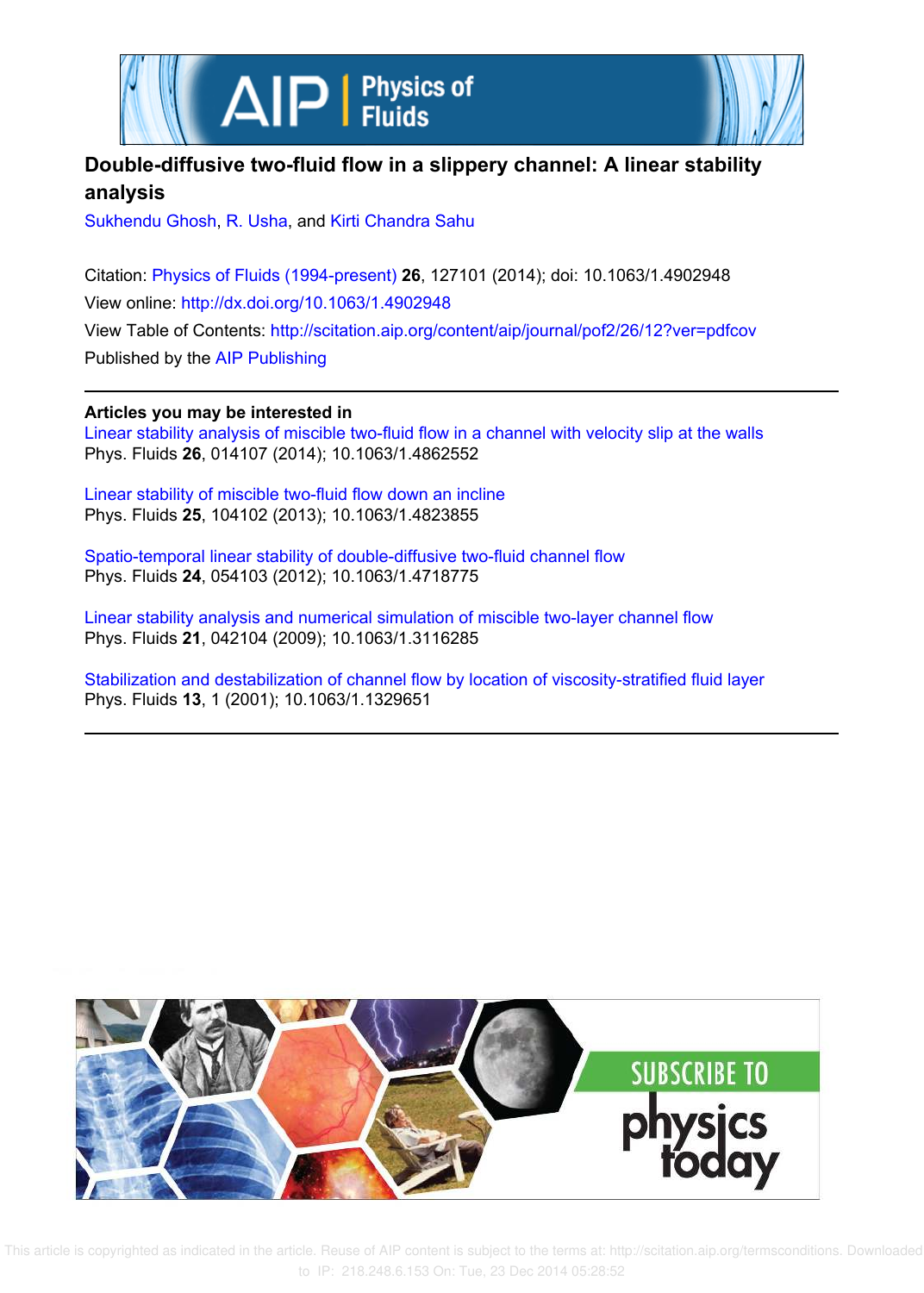

# **Double-diffusive two-fluid flow in a slippery channel: A linear stability analysis**

Sukhendu Ghosh,<sup>1</sup> R. Usha,<sup>1,a)</sup> and Kirti Chandra Sahu<sup>2</sup> <sup>1</sup>*Department of Mathematics, Indian Institute of Technology Madras, Chennai 600036, India* <sup>2</sup>*Department of Chemical Engineering, Indian Institute of Technology Hyderabad, Yeddumailaram 502 205, Andhra Pradesh, India*

(Received 10 March 2014; accepted 10 November 2014; published online 8 December 2014)

The effect of velocity slip at the walls on the linear stability characteristics of two-fluid three-layer channel flow (the equivalent core-annular configuration in case of pipe) is investigated in the presence of double diffusive (DD) phenomenon. The fluids are miscible and consist of two solute species having different rates of diffusion. The fluids are assumed to be of the same density, but varying viscosity, which depends on the concentration of the solute species. It is found that the flow stabilizes when the less viscous fluid is present in the region adjacent to the slippery channel walls in the single-component (SC) system but becomes unstable at low Reynolds numbers in the presence of DD effect. As the mixed region of the fluids moves towards the channel walls, a new unstable mode (DD mode), distinct from the Tollman Schlichting (TS) mode, arises at Reynolds numbers smaller than the critical Reynolds number for the TS mode. We also found that this mode becomes more prominent when the mixed layer overlaps with the critical layer. It is shown that the slip parameter has nonmonotonic effect on the stability characteristics in this system. Through energy budget analysis, the dual role of slip is explained. The effect of slip is influenced by the location of mixed layer, the log-mobility ratio of the faster diffusing scalar, diffusivity, and the ratio of diffusion coefficients of the two species. Increasing the value of the slip parameter delays the first occurrence of the DD-mode. It is possible to achieve stabilization or destabilization by controlling the various physical parameters in the flow system. In the present study, we suggest an effective and realistic way to control three-layer miscible channel flow with viscosity stratification. <sup>C</sup> *2014 AIP Publishing LLC.* [http://dx.doi.org/10.1063/1.4902948]

## **I. INTRODUCTION**

A linear stability analysis of pressure-driven flow of two miscible fluids having the same density and varying viscosity in a channel with velocity slip at the walls has been investigated by Ghosh et al.<sup>1</sup> This study has been motivated by its relevance in many industrial applications.<sup>2–10</sup> Their results provide an effective strategy of flow control in a channel with slippery walls or with walls as hydrophobic surfaces. Their results are also relevant when the walls of the channel are porous substrates, with a smaller superficial velocity in the porous medium as compared to the velocity in the fluid layer. The message from their investigation is that wall slip has significant effects on the stability of the flow and it plays a dual role of either stabilizing or destabilizing the flow in a rigid channel.<sup>11</sup> This has been shown to be achieved by appropriately choosing the viscosity of the fluid layer adjacent to the wall and by placing the mixed layer in appropriate location in the wall-normal direction of the slippery channel. The flow has a destabilising influence when a highly viscous fluid is located adjacent to the wall with slip. In this configuration, a new mode of instability (overlap or 'O'-mode) occurs for high mass diffusivity of the two fluids. This mode appears due to the overlap of the critical layer of dominant instability with the mixed layer of

a) Author to whom correspondence should be addressed. Email: ushar@iitm.ac.in

<sup>1070-6631/2014/26(12)/127101/23/\$30.00</sup> **26**, 127101-1 © 2014 AIP Publishing LLC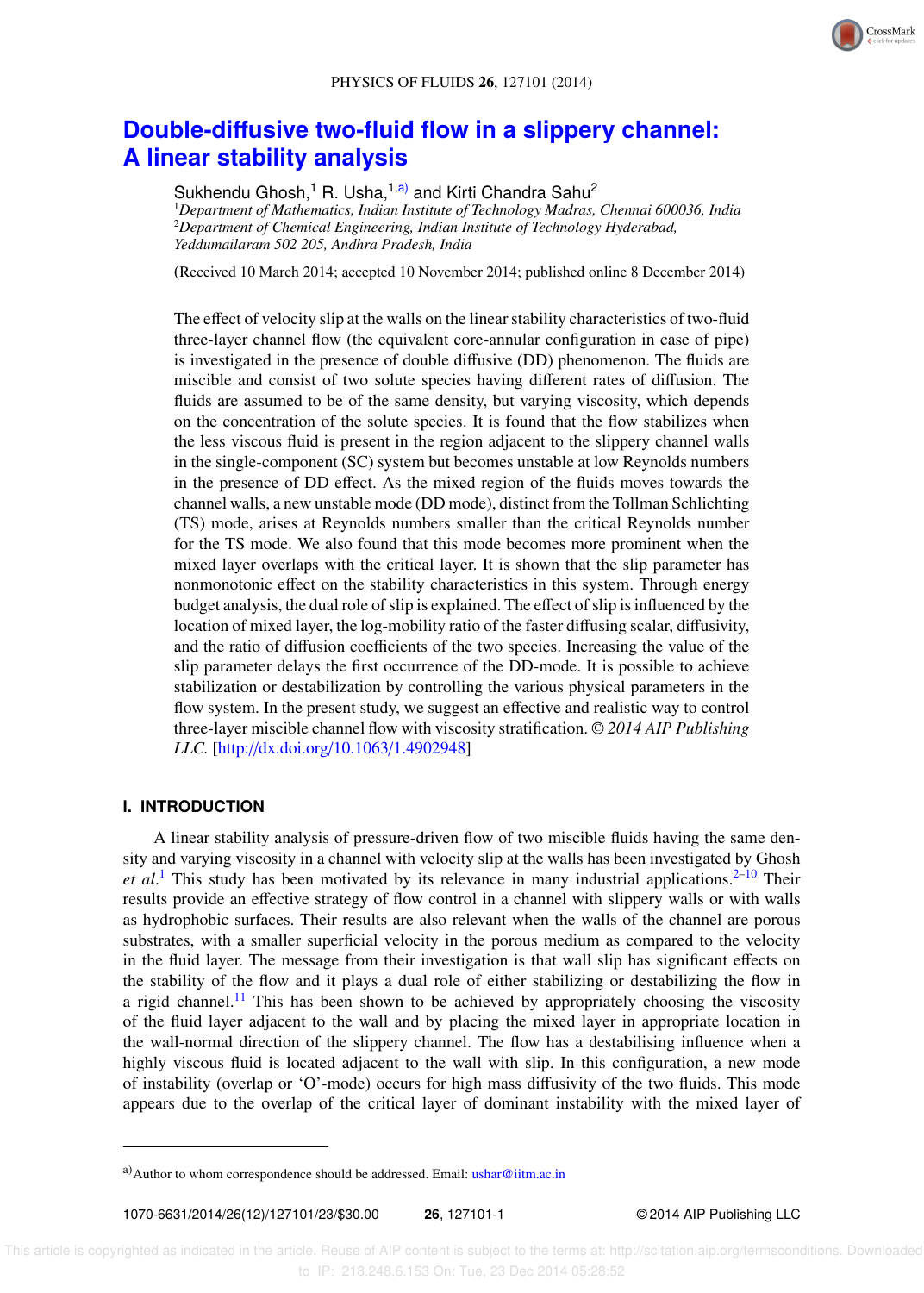varying viscosity (i.e., under overlap condition). Further, the stability characteristics of this system has been observed to be different from both the limiting cases of interface dominated flows<sup>12</sup> and continuously stratified flows in a channel with slip.<sup>13</sup> In addition, when compared with a single fluid flow in a rigid/slippery channel, the two-fluid channel flow in a rigid<sup>11</sup>/slippery<sup>1</sup> channel is more stable (more unstable) with a higher viscous fluid near the wall and with the mixed layer and the critical layer well separated (overlapping each other). Their investigations<sup>1,11</sup> focused on single component (SC) miscible system (finite diffusivity) in which the viscosity stratification has been achieved by varying the concentration of single species in the fluids. A striking feature of the instability is that for any Reynolds number, only a band of wave numbers are unstable; the flow system is stable for shorter wavelengths and smaller wave numbers. An immediate curiosity is to analyze a flow system with two diffusing species having different diffusivities, and in which the inhomogeneities in solute concentration are accounted in terms of stratified viscosity, not in terms of density as is done in the investigations by Turner,  $^{14}$  Huppert,  $^{15}$  May and Kelley,  $^{16}$  and Worster.  $^{17}$ 

The linear stability analysis of such a double-diffusive (DD) three-layer flow of two miscible fluids with viscosity stratification has been considered by Sahu and Govindarajan<sup>18–20</sup> in a rigid channel. Their results show the existence of an unstable DD mode in a classically stable system in the context of SC flows, i.e., when the less viscous fluid is placed in the annular region and the highly viscous fluid in the core region of the channel. The DD system is observed to exhibit stability characteristics that are fundamentally different from the SC system, in the sense that the DD instability occurs when the flow is inviscidly stable based on Rayleigh's theorem<sup>21</sup> or stably stratified with respect to viscosity as described by Sahu and Govindarajan.<sup>18</sup> Their investigation clearly demonstrates the significance of viscosity stratification in a double-diffusive two-fluid flow system and is motivated by the extensive studies (Turner,  $^{14}$  Huppert,  $^{15}$  and May and Kelley<sup>16</sup>) on the stability of miscible flows where the viscosity is constant but density is dependent on the concentration of the species. Such a configuration is fundamental to a variety of naturally occurring phenomena as well as in practical applications, such as the transport of crude oil in pipelines (Joseph *et al.*<sup>22</sup>). Further, the mixing in chemical processes can be better understood, if one knows to assess the influence of concentration variation of the species on the fluid properties. As a consequence, there have been several recent studies which have investigated this aspect in various systems, such as porous media, $^{23}$  chemically driven systems,  $24-29$  and also in food processing industries and diary plants.<sup>30</sup>

The instabilities which arise due to viscosity stratification in different geometries, such as in miscible channel flows and core-annular miscible flows are well documented in literature, and discussed in a recent review by Govindarajan and Sahu.<sup>31</sup> The articles relevant to the present study have examined flow system in a rigid channel (the linear stability analysis of SC systems; $11,22,32-36$ convective and absolute instabilities in SC systems<sup>37</sup>). They have shown that the flow has a stabilising (destabilising) influence when the less (highly) viscous fluid occupies the near wall regions of the channel for low to moderate Schmidt numbers. The presence of mixed layer destabilizes the flow at higher Schmidt numbers, and the destabilisation is enhanced as the Schmidt number increases. Also, increasing the viscosity of the annular fluid by keeping the viscosity of the core fluid the same has a destabilising influence. Sahu *et al*. <sup>37</sup> showed that the above system becomes absolutely unstable for a certain range of parameters and have indicated the region of absolute and convective instabilities in the Reynolds number and viscosity ratio space. There are also several investigations $29,30,38-48$  not relevant to the present study (but worth mentioning in the present context) that deals with stability characteristics of viscosity stratified flows in rigid channels/pipes, involving the displacement of one fluid by another. The interesting features and the type of instabilities displayed by these flow systems with boundaries as either rigid walls or rigid circular pipes suggest that it is worth analyzing the analogous flow systems in configurations with velocity slip at the boundaries.

Pascal<sup>49</sup> has demonstrated that a flow of a thin Newtonian film down a saturated porous inclined substrate can be modelled by a solid substrate with a Navier-slip boundary condition  $u = l(\partial u/\partial y)$ under the assumption that the superficial velocity in the porous layer is much smaller than the velocity in the fluid layer. Here, the effective length  $l = \kappa/\alpha$ , where  $\kappa$  is the permeability of the porous medium and  $\alpha$  is a dimensionless parameter that depends on the structure of the porous medium. In fact, in many situations, the solid substrate is permeable. Further, it is well known that machine polished metal surfaces have surface irregularities of the order of 0.1  $\mu$ m,<sup>50</sup> and as the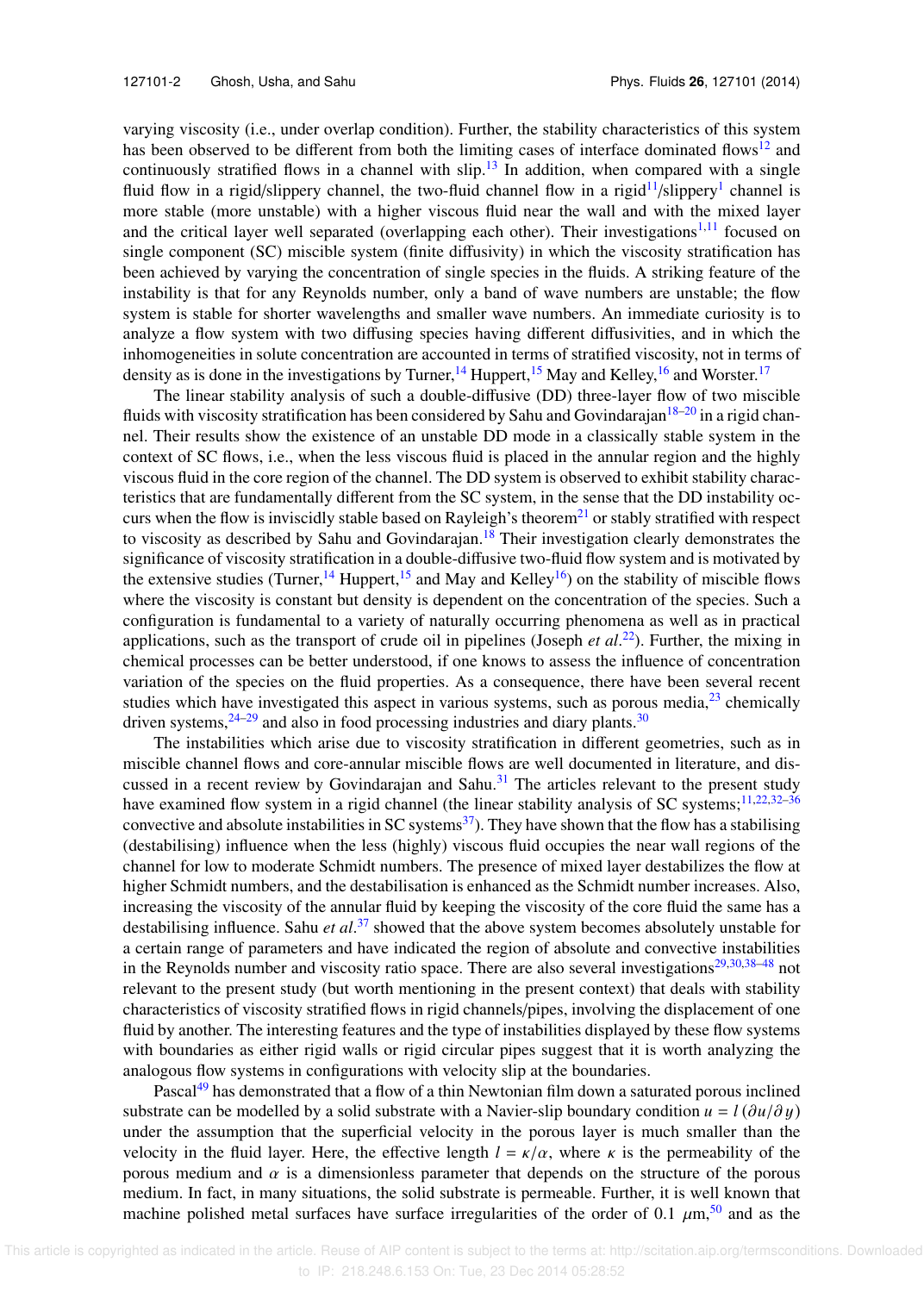intermolecular forces are operative to at most 0.1  $\mu$ m on most of the solid surfaces, the effects of surface irregularities dominate the flow at small scales. In addition, there are a number of situations, where it is necessary to provide an explanation for velocity slip on a rough surface.<sup>9,51,52</sup> Also, the results on microscale flows driven by pressure gradient showed an apparent break-down of the no-slip condition when slip length is as large as micrometers.<sup>53–56</sup> The study of Vinogradova's<sup>57</sup> on pressure-driven flow in a channel exhibits results consistent with slip at the wall boundary.

The above mentioned theoretical and experimental investigations suggest that it is relevant to analyze the effects of slip on the linear stability characteristics of wall bounded shear flow with velocity slip at the walls of the channel. It is important to note that such an attempt has been carried out by Gersting,<sup>58</sup> Spille and Rauh,<sup>59</sup> Gan and Wu,<sup>60</sup> Lauga and Cossu,<sup>61</sup> Ling *et al.*,<sup>62</sup> and Ren and Xia<sup>63</sup> for Poiseuille flow of single fluid with both symmetric and asymmetric slip conditions at the walls. They have observed that the slip plays a dual role by either stabilizing or destabilizing the flow system considered in their study.

The results for a flow in a divergent slippery channel<sup>37</sup> with Maxwell velocity slip boundary condition at the walls reveal that velocity slip at the walls has a destabilizing influence even for smaller Knudsen numbers  $(Kn)$ , where  $Kn$  is the ratio of slip length to the local half-width of the channel. It is to be noted that the Navier-Stokes equations are valid for slip length up to  $0.1$ , <sup>64</sup> if the slip conditions are imposed at the walls.

The influence of velocity slip at the walls on the stability characteristics of viscosity-stratified flow in a microchannel, wherein two immiscible fluids separated by a sharp interface has been examined by You and Zheng.<sup>12</sup> It is shown that velocity slip at the walls enhances the stability of stratified microchannel flow. The effects of velocity slip are found to be prominent for smaller and larger viscosity contrasts, while they are relatively weak when viscosity contrast is close to one.

The presence of temperature variation (analogous to that of Wall and Wilson<sup>65</sup> in a rigid channel) on the pressure-driven flow in a slippery channel has been analyzed by Webber.<sup>13</sup> He has shown that boundary slip is stabilizing in the linear regime for a fixed value of slip parameter. The stability properties are enhanced with increasing temperature, but the critical Reynolds number decreases and then increases with temperature.

The present study aims to extend the investigations of Sahu and Govindarajan<sup>18</sup> and considers a linear stability of a symmetric three-layer pressure-driven flow of two miscible fluids in the presence of DD effect in a two-dimensional channel with slippery walls. Two fluids of different values of viscosity but same density occupy the core and the annular regions of the slippery channel. There is a mixed layer between the two fluids in which viscosity varies smoothly and is assumed to have an exponential dependence on the concentration of the solute species. The fluid in the core of the channel may be taken to be a pure solvent. The annular fluid contains the same solvent as that of the core fluid but has in it two solute species which are diffusing at different rates. The present investigation is also an extension of the SC system considered by Ghosh *et al*. 1 in a slippery channel. By a SC system, we mean the configuration where the viscosity stratification is achieved due to the presence of a single species or scalar either in one layer or in both the layers at different concentrations. Two-layer systems, with a layer of cold water and a layer of hot water or one layer of water and another layer of salty water or one layer at temperature  $T_1$  and the other layer at temperature  $T_2$  are some examples of SC systems. The results are expected to provide insight into the role of wall slip on the stability characteristics of the corresponding DD miscible two-fluid flow in a rigid channel as well as the influence of the presence of inhomogeneities in solute concentration of the two species with different diffusivities in a slippery channel. To the best of our knowledge, this is first attempt to understand the above mentioned effects.

It is hoped that the result will be useful in different applications as mentioned earlier. For example, if a PDMS (polydimethylsiloxane) channel is hosting a two-fluid flow of cold water and hot glycerol solution (where  $R_s > 0$  and  $R_f < 0$ ;  $R_s$  and  $R_f$  are log-mobility ratios of two scalars, namely, temperature and glycerol, defined later in Sec. II), then the present study provides details about the stability characteristics for the following two configurations. In the first configuration with  $R_f + R_s < 0$ , the flow system is inviscidly stable (Fig. 3;  $R_f = -3.1$  and  $R_s = 3.0$ ). But, according to the linear stability analysis (Sec. III), a new unstable mode (namely, DD-mode) is operational for low Reynolds numbers and this DD system is more unstable than the corresponding SC system (with cold and hot water).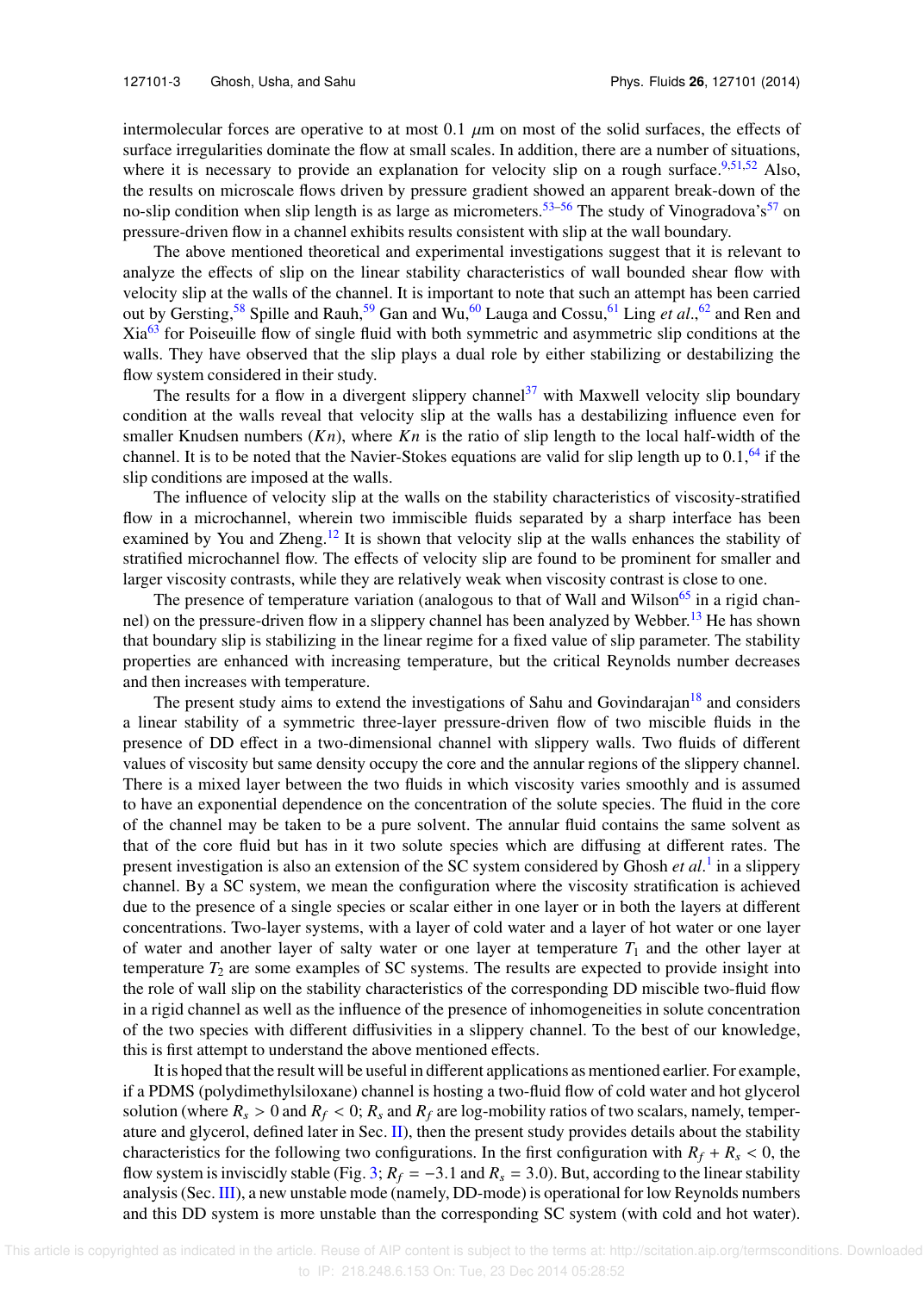On the other hand, for the configuration with  $R_f + R_s > 0$ , the DD-mode is absent but there is a big unstable region for a wide range of wave numbers due to the viscosity stratification.

The paper is organized as follows: The base state and the formulation of the linear stability equations are presented in Sec. II. The stability characteristics are discussed in Sec. III. The energy budget and the concluding remarks are given in Sec. IV and Sec. V, respectively.

### **II. MATHEMATICAL FORMULATION**

#### **A. Governing equations**

We consider the two-dimensional pressure-driven laminar flow of two miscible, incompressible, Newtonian fluids in a plane channel of height 2*H*, with velocity slip at the walls of the channel (as shown in Fig. 1). The two fluids have the same density  $\rho$  but viscosities are different. The core and annular regions of the channel are filled with fluids '1' and '2', respectively. Both the fluids contain the same solvent but have two species  $(S, F)$  diffusing at different rates. We refer to the one with higher diffusion rate  $(D_f)$  as *F* and the other as *S* with lesser diffusion rate  $(D_s)$ . It is clear that the ratio  $\delta = \frac{\mathcal{D}_f}{\mathcal{D}_g}$  $\frac{\partial f}{\partial s} \ge 1$ . The concentrations of *S* and *F* in fluids '1' and '2' are *S*<sub>1</sub>, *F*<sub>1</sub> and *S*<sub>2</sub>, *F*<sub>2</sub>, respectively. We use the Cartesian coordinate system  $(x, y)$  to model the flow dynamics, where  $x$ and  $y$  represent the streamwise and wall-normal directions, respectively. The walls of the channel with velocity slip are located at  $y = \pm H$ , and the centerline of the channel is at  $y = 0$ . As the flow is symmetric with respect to the centerline ( $y = 0$ ) of the slippery channel, the problem is formulated in the upper half of the channel for  $0 \le y \le H$  (Fig. 1). There is a mixed layer of thickness '*q*' between the two fluids occupying the region  $h \leq y \leq h + q$ .

The viscosity of the two fluids is assumed to depend exponentially on concentration of the solute species and is taken  $as<sup>18</sup>$ 

$$
\mu = \mu_1 \exp\left[R_s \left(\frac{S - S_1}{S_2 - S_1}\right) + R_f \left(\frac{F - F_1}{F_2 - F_1}\right)\right],
$$
\n(1)

where  $R_s = (S_2 - S_1) \frac{\partial}{\partial S} (\ln \mu)$  and  $R_f = (F_2 - F_1) \frac{\partial}{\partial F} (\ln \mu)$  are the log-mobility ratios of the scalars *S* and  $F$ , respectively. We see from  $(1)$  that the basic viscosity is given by

$$
\mu = \begin{cases} \mu_1 & \text{if } 0 \le y \le h, \\ \mu_m(y) & \text{if } h \le y \le h + q, \\ \mu_2 & \text{if } h + q \le y \le H, \end{cases} \tag{2}
$$

where  $\mu_2 = \mu_1 \exp(R_s + R_f)$  and  $\mu_m(y) = \mu_1 \exp\left[R_s \left(\frac{S-S_1}{S_2-S_1}\right)\right]$  $\frac{S-S_1}{S_2-S_1}$  +  $R_f$   $\left(\frac{F-F_1}{F_2-F_1}\right)$  $\left[\frac{F-F_1}{F_2-F_1}\right]$ . Here,  $\mu_m(y)$  gives the viscosity distribution in the mixed layer.

The flow dynamics is governed by the continuity, the Navier-Stokes, and the convectiondiffusion equations for the two solute species. The boundary conditions at the centerline and at the



FIG. 1. Schematic of the flow system considered. The core and annular regions of the slippery channel contain the fluids '1' and '2', respectively. Here, fluid '1' occupies the region  $-h \le y \le h$  and both the fluids are separated by a mixed layer of uniform thickness q. The slippery walls of the channel are located at  $y = \pm H$ .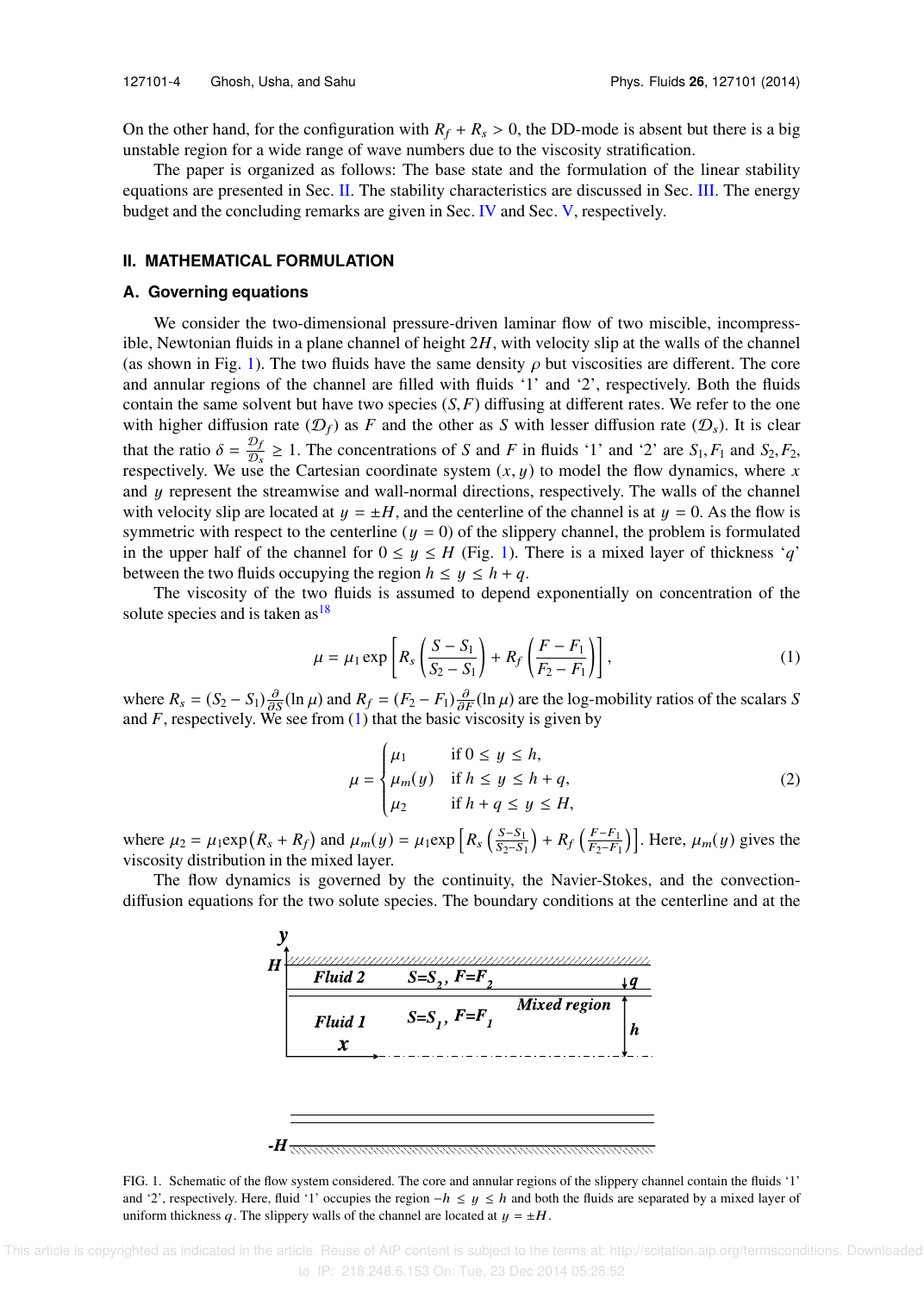slippery wall of the channel are

$$
\frac{\partial u}{\partial y} = 0, \quad v = 0 \quad \text{at } y = 0,
$$
\n(3)

$$
u = -\beta_1 \frac{\partial u}{\partial y}, \quad v = 0 \quad \text{at } y = H,\tag{4}
$$

where  $\beta_1$  is the dimensional slip parameter and  $(u, v)$  is the velocity vector. The dimensionless governing equations and the boundary conditions are obtained using the following scales:

$$
x^* = \frac{x}{H}, \quad y^* = \frac{y}{H}, \quad t^* = \frac{Q}{H^2}t, \quad (u^*, v^*) = \frac{H}{Q}(u, v), \quad p^* = \frac{H^2}{\rho Q^2}p, \quad \mu^* = \frac{\mu}{\mu_1},
$$
  

$$
h^* = \frac{h}{H}, \quad q^* = \frac{q}{H}, \quad m = \frac{\mu_2}{\mu_1}, \quad \beta = \frac{\beta_1}{H}, \quad s^* = \frac{S - S_1}{S_2 - S_1}, \quad f^* = \frac{F - F_1}{F_2 - F_1}, \quad \mu_m^* = \frac{\mu_m(y)}{\mu_1}, \quad (5)
$$

where  $Q$  is the flow rate per unit distance in the spanwise direction,  $p$  is the pressure, and  $t$  is time. The dimensionless governing equations and boundary conditions (after suppressing ∗) are

$$
u_x + v_y = 0,\t\t(6)
$$

$$
u_t + uu_x + vu_y = \frac{\partial}{\partial x} \left[ -p + \frac{2}{Re} \mu u_x \right] + \frac{\partial}{\partial y} \left[ \frac{1}{Re} \mu (u_y + v_x) \right],
$$
 (7)

$$
v_t + uv_x + vv_y = \frac{\partial}{\partial x} \left[ \frac{1}{Re} \mu (u_y + v_x) \right] + \frac{\partial}{\partial y} \left[ -p + \frac{2}{Re} \mu u_y \right],
$$
 (8)

$$
s_t + u s_x + v s_y = \frac{1}{Pe} [s_{xx} + s_{yy}],
$$
\n(9)

$$
f_t + uf_x + vf_y = \frac{\delta}{Pe} [f_{xx} + f_{yy}], \qquad (10)
$$

where  $\mu = \exp[R_s s + R_f f]$ , such that the values *s* and *f* are 0 and 1 for fluids '1' and '2', respectively. The boundary conditions are

$$
u_y = 0
$$
,  $v = 0$  at  $y = 0$ , (11)

$$
u = -\beta u_y, \quad v = 0 \quad \text{at} \quad y = 1,\tag{12}
$$

The above system is governed by the dimensionless parameters: the Reynolds number  $Re = \rho Q/\mu_1$ , the Péclet number  $Pe = Q/D_s$ , the ratio of the diffusion coefficients of the species,  $\delta = D_f/D_s$ , the Schmidt number  $Sc = Pe/Re$ , and the dimensionless slip parameter  $\beta = \beta_1/H$ . For the faster diffusing fluid, the effective Schmidt number is *Sc*/δ.

#### **B. Base state**

The base state is obtained by solving the Eqs.  $(6)–(10)$  along with the boundary conditions (11) and (12) by assuming steady state and locally parallel flow

$$
Re\left(\frac{dP_B}{dx}\right) = \frac{d}{dy}\left[\mu_B(y)\frac{dU_B(y)}{dy}\right].
$$
\n(13)

The solution of the above equation is given by

$$
U_B(y) = \begin{cases} \frac{G}{2} \left[ y^2 - h^2 + \frac{(h+q)^2 - 1 - 2\beta}{m} - 2 \int_h^{h+q} \frac{y}{\mu_m(y)} dy \right] & \text{if } 0 \le y \le h, \\ \frac{G}{2} \left[ \frac{(h+q)^2 - 1 - 2\beta}{m} - 2 \int_y^{h+q} \frac{y}{\mu_m(y)} dy \right] & \text{if } h \le y \le h+q, \\ \frac{G}{2m} (y^2 - 1 - 2\beta) & \text{if } h+q \le y \le 1, \end{cases} \tag{14}
$$

 This article is copyrighted as indicated in the article. Reuse of AIP content is subject to the terms at: http://scitation.aip.org/termsconditions. Downloaded to IP: 218.248.6.153 On: Tue, 23 Dec 2014 05:28:52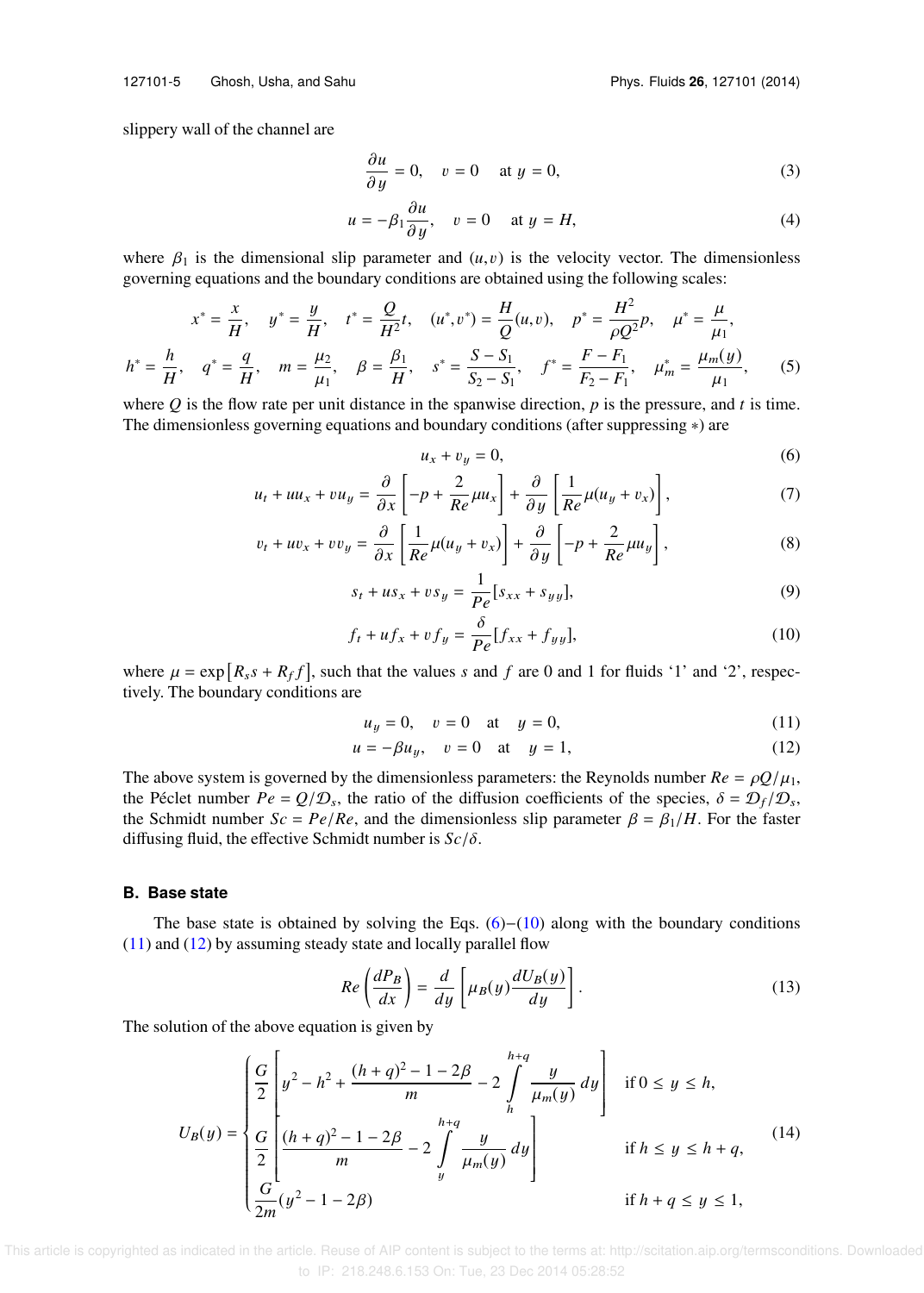where  $G = ReP_{Bx}$  and

$$
\mu_B(y) = \begin{cases}\n1 & \text{if } 0 \le y \le h, \\
\mu_m(y) = \exp[R_s s_B(y) + R_f f_B(y)] & \text{if } h \le y \le h + q, \\
m = \exp(R_s + R_f) & \text{if } h + q \le y \le 1.\n\end{cases}
$$
\n(15)

Here, the subscript *B* designates the base state variables and  $s_B$  and  $f_B$  are taken to be a fifth order polynomial in the mixed layer, $18$  such that the concentration profile is smooth up to the second derivative at  $y = h$  and  $y = h + q$ 

$$
f_B(y) = s_B(y) = \begin{cases} 0 & \text{if } 0 \le y \le h, \\ \sum_{i=1}^6 a_i y^{i-1} & \text{if } h \le y \le h + q, \\ 1 & \text{if } h + q \le y \le 1, \end{cases}
$$
 (16)

where  $a_i$ ,  $i = 1, 2, \ldots, 6$  are given by

$$
a_1 = -\frac{h^3}{q^5}(6h^2 + 15hq + 10q^2), \quad a_2 = \frac{30h^2}{q^5}(h+q)^2,
$$
  
\n
$$
a_3 = -\frac{30h}{q^5}(h+q)(2h+q), \quad a_4 = \frac{10}{q^5}(6h^2 + 6hq + q^2),
$$
  
\n
$$
a_5 = -\frac{15}{q^5}(2h+q), \quad a_6 = \frac{6}{q^5}.
$$
\n(17)

The concentration profiles defined in Eq. (16) can only be found at *x* location shorter than the solutal entry length. This implies that the analysis takes place at a point of the channel where the thickness of the mixed layer *q* is expected to grow up when increasing *x*. Therefore, the analysis that follows is based on a kind of "Frozen Time" approximation (see Appendix A for details). The dimensionless pressure-gradient is determined by requiring that  $\int_{a}^{1} U_B(y) dy = 1$ . The base state velocity profiles are presented in Figs. 2(a)–2(d) for  $R_s = 3.0$ . Note that when  $R_f + R_s > 0$ , i.e.,  $m > 1$  ( $R_f + R_s < 0$ , i.e.,  $m < 1$ ) the highly (less) viscous fluid occupies the near wall (annular) regions of the channel.  $R_f + R_s = 0$  ( $m = 1$ ) corresponds to a system without viscosity stratification while when either  $R_f = 0$  or  $R_s = 0$ , the system deals with continuously viscosity stratified SC fluid system of two miscible fluids. The above cases can be analyzed by fixing  $R_s$  and varying  $R_f$ or vice-versa. In this study, the thickness of the mixed layer is fixed as  $q = 0.1$ . As the Reynolds numbers considered in the present work are large, the Péclet numbers (*ScRe* and *ScRe*/δ) for the faster and slower diffusing species are also very large for *Sc* > 1. Thus, we assume to neglect the difference between the mixed layer thicknesses of the slower and faster diffusing species. It is noted that the aforementioned approximation may not be valid for  $Sc \ll 1$ . We also like to mention that, in reality, the thickness of the mixed layers for slower diffusing species  $(q_s)$  is different from that for the faster diffusing species  $(q_f)$ . One can obtain  $q_f$  and  $q_s$  from direct numerical simulation or experiment. The order of magnitude analysis for the variation of the mixed layer thickness presented in Appendix A consider the diffusion of the individual species without incorporating the interaction between the two species. This yields  $q_f = \sqrt{\delta}q_s$ . The results for this case  $(q_f \neq q_s)$  are presented in Appendix B. The base state velocity  $U_B(y)$  satisfies  $U_B = -\beta(\partial U_B/\partial y)$  at  $y = 1$  and  $\partial U_B/\partial y = 0$  at  $y = 0$ . Figs. 2(a) and 2(b) present the base state velocity for  $\beta = 0$  and  $\beta = 0.1$ , respectively, for  $h = 0.7$  (i.e., the mixed layer located close to the channel wall). For the no-slip case  $(\beta = 0, \text{Fig. 2(a)})$ , the centerline velocity of the system with a high/less viscous fluid close to the wall  $(R_f = -2.9/R_f = -3.1)$  is more/less than that of the unstratified case  $(R_f = -3.0)$ . The base state velocity at the mixed region increases with a decrease in  $R_f$ .

The velocity slip at the walls decreases the centerline velocity and increases the wall velocity for each value of  $R_f$  considered (Fig. 2(b),  $\beta = 0.1$ ). The wall shear is less in case of slippery channel as compared to that in channel with no-slip boundary condition for each value of  $R_f$  used in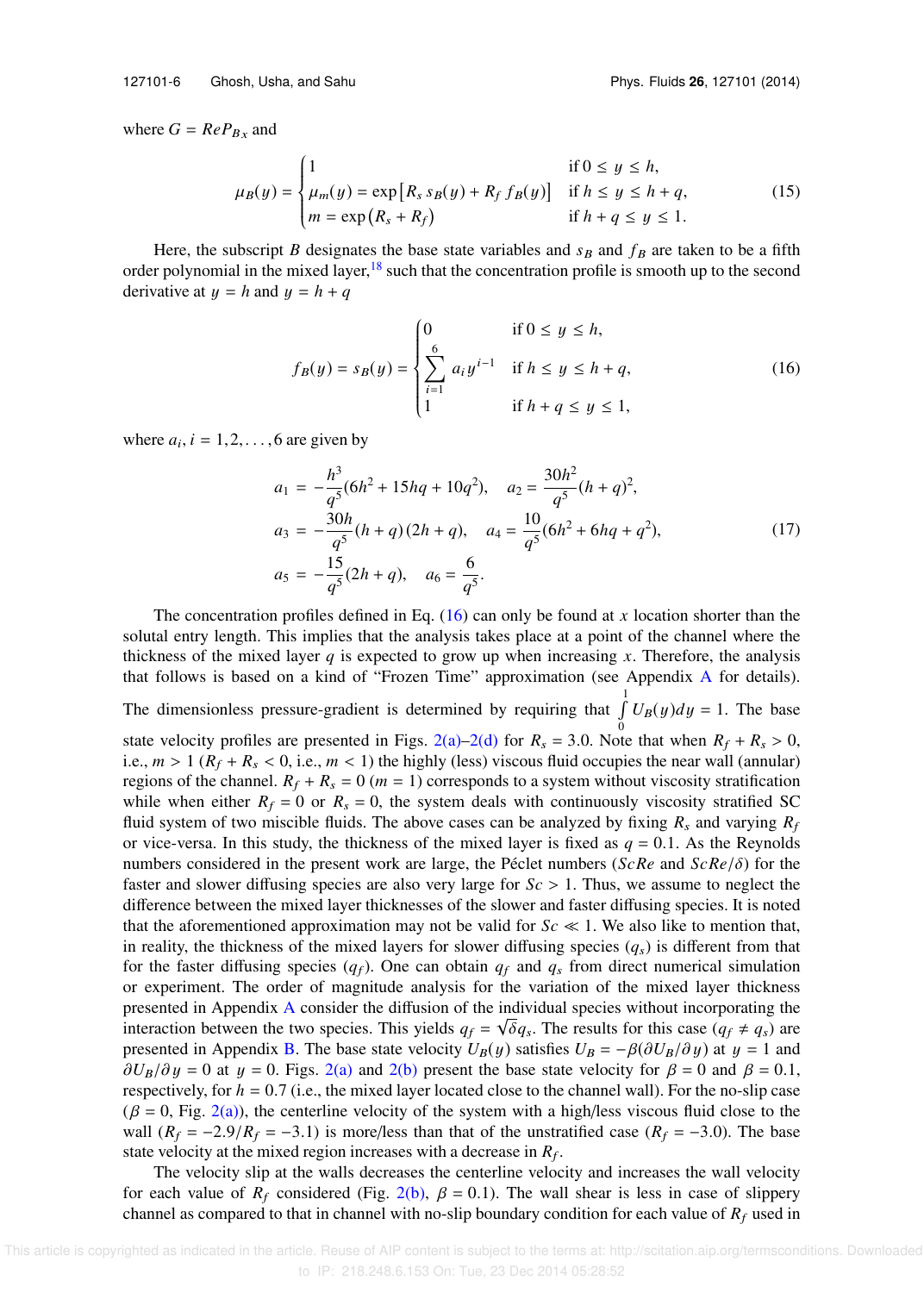

FIG. 2. Base state velocity and viscosity (with circle) profiles. Effects of  $R_f$  on velocity for  $h = 0.7$ ; (a)  $\beta = 0$ ; (b)  $\beta = 0.1$ . Effect of (c) the slip parameter  $\beta$  for  $R_f = -3.1$ ,  $h = 0.7$  and (d) the position of mixed layer h for  $\beta = 0.1$ ,  $R_f = -3.1$ . In all panels,  $R_s = 3.0$  and  $q = 0.1$ .

this figure. Also, the wall shear is smaller when a less viscous fluid is located close to the wall than that when a highly viscous fluid is adjacent to the wall.

Fig. 2(c) presents the base state velocity of the system with less viscous fluid close the wall  $(R_f + R_s < 0)$  for different values of the slip parameter ( $\beta$ ). It can be seen that the centerline velocity decreases with increasing the value of slip parameter, and the role of slip is to reduce the wall shear. In the above system, the centerline velocity decreases slightly as the mixed layer of varying viscosity approaches the slippery wall (Fig. 2(d)). The corresponding base state viscosity profiles are plotted in Figs.  $2(c)$  and  $2(d)$ . The location of the mixed layer (*h*) has no significant effect on the



FIG. 3. Influence of  $R_f$  on  $U_B''(y)$  when  $R_s = 3.0$ ,  $h = 0.7$ , and  $q = 0.1$ ; (a) the rigid channel case ( $\beta = 0$ ) and (b) the slippery channel case ( $\beta = 0.1$ ).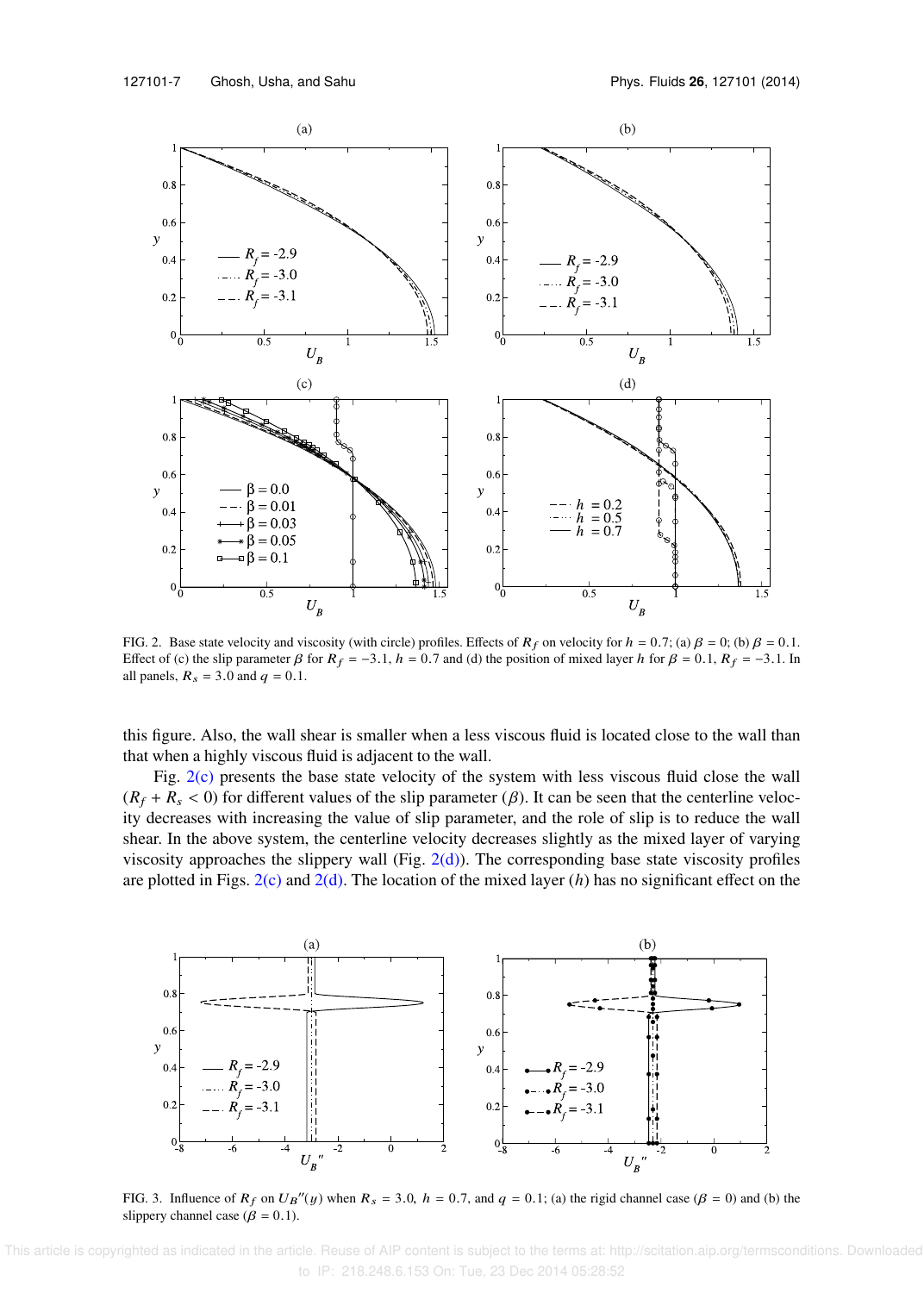base state velocity for fixed values of other parameters (Fig. 2(d)), but it will be seen later that the stability characteristics of the system are highly influenced by varying *h*.

As information on  $U_B''(y)$  is important in deciding the parameter values to be considered for the stability analysis in this study, Figs.  $3(a)$  and (b) present the variation of  $U_B''(y)$  for different values of  $R_f$  (fixing  $R_s$ ) with  $\beta = 0$  and  $\beta = 0.1$ , respectively. Fig. 3 enables one to infer whether the base state velocity profile has a point of inflection or not for the chosen values of other parameters. The point  $y = \overline{y}$  at which  $U_B''(\overline{y}) = 0$  gives the point of inflection for  $U_B(y)$ . The system with less viscous fluid near to the wall (dashed curve in Fig. 3(a) for  $\beta = 0$ ) is inviscidly stable by Rayleigh's theorem<sup>21</sup> ( $R_f = -3.1$ ,  $R_s = 3.0$ ,  $R_f + R_s < 0$ ), since the base velocity profile has no point of inflection. Now, for a configuration with  $R_f + R_s > 0$  ( $R_f = -2.9$ ,  $R_s = 3.0$ ),  $U_B''(y) = 0$ at two points (solid curve in Fig. 3(a) for  $\beta = 0$ ). However, as the converse of Rayleigh's theorem is not true, no conclusion on the stability properties can be made for this configuration. As the slip parameter increases, the same trend as above is observed (Fig. 3(b) for  $\beta = 0.1$ ). Note that the point of inflection lies in the mixed layer region ( $h = 0.7$ ,  $q = 0.1$ ). For the unstratified case ( $R_f = -3.0$ ,  $R_s = 3.0$ ), the flow system is inviscidly stable as  $U_B''(y)$  does not change sign in the entire domain  $(0 \le y \le 1).$ 

It is therefore of interest to see if the double-diffusive system with  $R_f + R_s < 0$ , which is inviscidly stable in the equilibrium state, remains stable or moves to an unstable state when an infinitesimal perturbation is imposed on it. In what follows, the governing Orr-Sommerfeld system is analyzed in detail for the case when the less viscous fluid occupies the region close to the slippery wall  $(R_f + R_s < 0, R_s = 3.0, R_f = -3.1)$ . The effects of wall slip on the instabilities that occur for the no-slip case due to a small viscosity variation are examined using the values of  $R_f$  and  $R_s$ as mentioned above. Further, it is well known that when the less viscous fluid occupies the near wall region of the channel in a core-annular configuration, flow is stable in the context of single component flows.<sup>31</sup> In this study, the effects of wall-slip on the double-diffusive unstable mode in the configurations which are stable in the context of single component systems are investigated.

The slip parameter values used in the present study ( $\beta$  ranging from 0.01 to 0.1) are the same as those in the previous investigations<sup>12,58–61,66</sup> of a single fluid or immiscible two-fluid flow in a channel with velocity slip at the wall. In these studies, the slip parameter values are based on the review on the experimental investigations by Lauga *et al*. <sup>67</sup> This range of β can be realized for a flow in a hydrophobic channel of height ranging from 0.8  $\mu$ m (40  $\mu$ m) to 4  $\mu$ m (200  $\mu$ m) and corresponds to a slip length of 20 *nm* (40 *nm*). <sup>1</sup> The values in parentheses refer to the height of the hydrophobic channel and the corresponding slip length to achieve the slip parameter value  $\beta = 0.1$ in a flow system.

### **C. Linear stability analysis**

The temporal stability characteristics of the base flow  $(U_B(y), \mu_B(y), P_B(x))$  described by Eqs.  $(14)$ – $(17)$  are examined using a linear stability analysis by introducing an infinitesimal perturbation to the base flow. The flow variables are taken as the sum of the base state quantities and two-dimensional perturbations (designated by a hat) as

$$
(u, v, p, s, f) = (U_B(y), 0, P_B(x), s_B(y), f_B(y)) + (\hat{u}, \hat{v}, \hat{p}, \hat{s}, \hat{f})(y) \exp[i(\alpha x - \omega t)],
$$
 (18)

where  $i \equiv \sqrt{-1}$ ,  $\alpha$  is the streamwise disturbance wave number,  $\omega = \alpha c$  is the frequency of the twodimensional disturbance, and  $c$  is the complex phase speed. In temporal stability analysis,  $\alpha$  is real and ω is complex. The flow is linearly unstable if the imaginary part of  $ω$ ,  $ω$ <sub>i</sub>  $\geq 0$ , and stable if  $ω$ <sub>i</sub>  $\lt 0$ , and neutrally stable if  $\omega_i = 0$ . The perturbation viscosity  $\hat{\mu}$  is given by  $\hat{\mu} = (\frac{\partial \mu_B}{\partial s_B})$  $\frac{\partial \mu_B}{\partial s_B} \hat{s} + \frac{\partial \mu_B}{\partial f_B}$  $\frac{\partial \mu_B}{\partial f_B} \hat{f}$ ). The velocity perturbations are expressed in terms of the stream function perturbation  $\phi$ (=  $\hat{\phi}$ exp(i( $\alpha x - \omega t$ ))) such that  $(\hat{u}, \hat{v}) = (\phi_u, -\phi_x)$ . Modified Orr-Sommerfeld system is then derived from the dimensionless governing equations and the boundary conditions (6)–(12) using the standard procedure (see, e.g., Drazin and Reid<sup>68</sup>) and is given by (after suppressing hat  $(^{\circ})$  symbols)

$$
i\alpha \ Re \left[ \phi''(U_B - c) - \alpha^2 \phi(U_B - c) - U_B'' \phi \right] = \mu_B \phi'''' + 2\mu_B' \phi''' + (\mu_B'' - 2\alpha^2 \mu_B) \phi'' - 2\alpha^2 \mu_B' \phi' + (\alpha^2 \mu_B'' + \alpha^4 \mu_B) \phi + U_B' \mu'' + 2U_B'' \mu' + (U_B''' + \alpha^2 U_B') \mu, \tag{19}
$$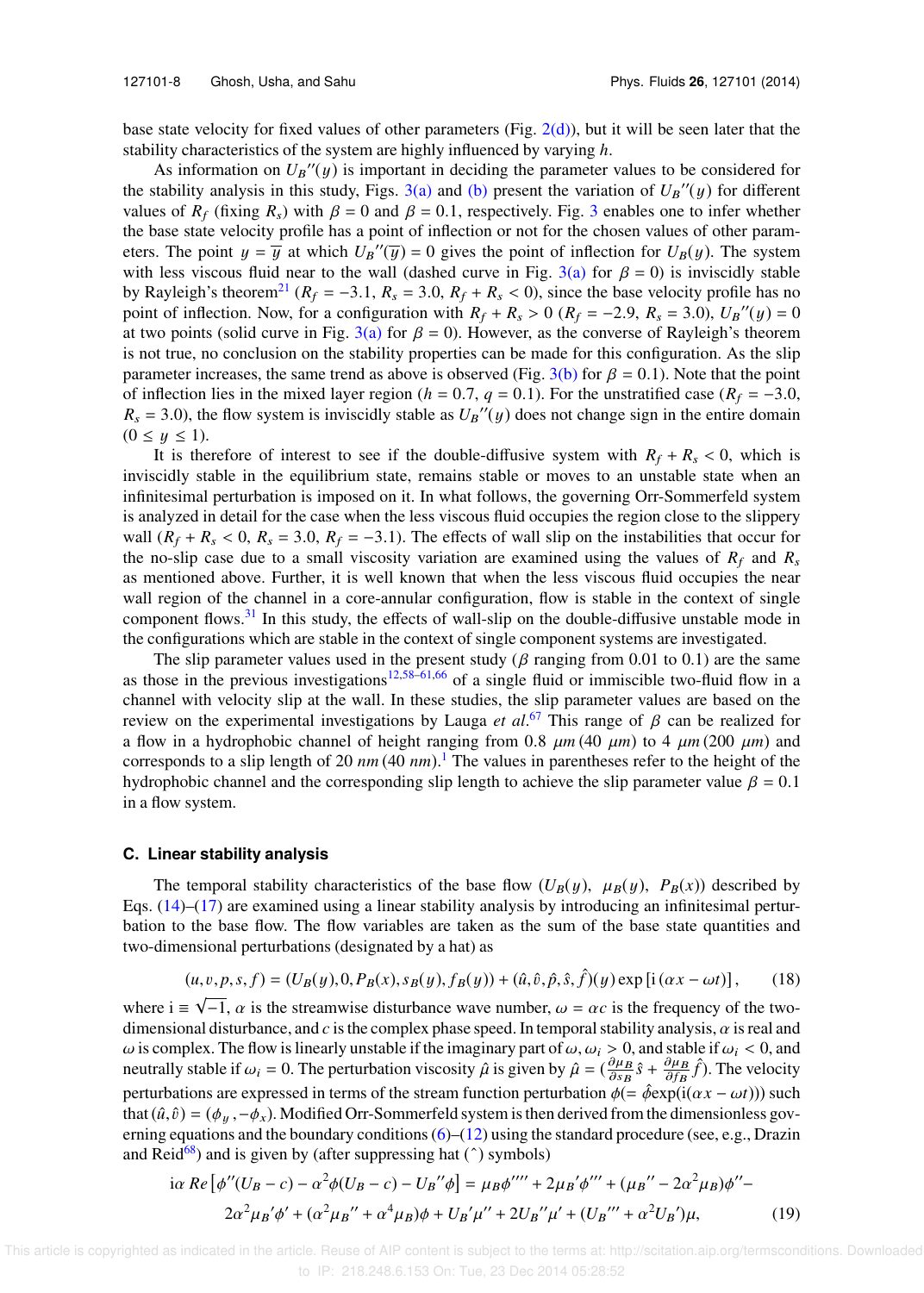127101-9 Ghosh, Usha, and Sahu Phys. Fluids **26**, 127101 (2014)

$$
i\alpha Pe[(U_B - c)s - s_B'\phi] = (s'' - \alpha^2 s),\tag{20}
$$

$$
i\alpha Pe[(U_B - c)f - f_B'\phi] = \delta(f'' - \alpha^2 f),\tag{21}
$$

$$
\phi' = -\beta \phi'', \quad \phi = s = f = 0 \quad \text{at} \quad y = 1,
$$
\n(22)

$$
\phi' = \phi''' = s' = f' = 0 \quad \text{at} \quad y = 0, \quad \text{(sinuous mode)} \tag{23}
$$

where prime  $(')$  denotes differentiation with respect to  $y$ . The above equations contain the terms that arise due to the continuous variations of the base flow velocity and viscosity perturbations. The system of Eqs. (19)–(23) constitutes an eigenvalue problem and determines the linear stability characteristics of infinitesimal two-dimensional disturbance in double-diffusive miscible three-layer pressure-driven flow in a channel with velocity slip at the walls. The classical Orr-Sommerfeld equation<sup>68</sup> can be recovered from the above equation by neglecting the terms due to viscosity stratification. The modified Orr-Sommerfeld system is solved numerically by the public domain software, LAPACK, after discretization of the domain using Chebyshev spectral collocation method (Canuto *et al*. <sup>69</sup>). The results are presented for sinuous mode (described by Eq. (23) at the centerline of the channel) as it was observed to be the dominant mode for the range of parameters considered. A sufficiently large number of grid points are taken in the mixed layer since the gradients are large in this layer. This is achieved by using the stretching function (Govindarajan $\frac{11}{1}$ )

$$
y_j = \frac{a}{\sinh(by_0)} [\sinh\{(y_c - y_0)b\} + \sinh(by_0)],
$$
 (24)

where  $y_i$  are the locations of the grid points, *a* is the midpoint of the mixed layer, and  $y_c$  is a Chebyshev collocation point, given by

$$
y_c = 0.5 \left\{ \cos \left[ \pi \frac{(j-1)}{(n-1)} \right] + 1 \right\}
$$
 (25)

and

$$
y_0 = \frac{1}{2b} \ln \left[ \frac{1 + (e^b - 1)a}{1 + (e^{-b} - 1)a} \right],
$$
 (26)

where *n* is the number of collocation points and *b* is the degree of clustering. In the present study, we performed our computations by taking  $b = 8$  and using 121 collocation points. This gives an accuracy of at least five decimal places in the range of parameters considered.

### **III. RESULTS**

The Orr-Sommerfeld system  $(19)$ – $(23)$  shows that the stability properties of the flow system are influenced by the location of mixed layer (*h*), the velocity slip at the wall (β), ratio of diffusion coefficients of the species  $(\delta)$ , and the level of diffusivity  $(Sc)$ . These effects are examined through the numerical solution of the modified Orr-Sommerfeld system. The accuracy and the correctness of the numerical code are assessed by first examining the critical Reynolds number (*Re*cr) for the unstratified flow  $(R_f = R_s = 0)$  in a rigid  $(\beta = 0)$  and slippery  $(\beta \neq 0)$  channels. In the present analysis, the characteristic velocity scale corresponds to the average velocity in a channel, which is 2/3 times the maximum velocity in the channel. We observed that  $Re_{cr}$  for  $\beta = 0$  is 3848.16 which is 2/3 times of the critical Reynolds number ( $Re<sub>cr</sub> = 5772.2$ ) based on the maximum velocity as a characteristic velocity.<sup>68</sup> When  $\beta \neq 0$  (in slippery channel), the velocity scale chosen in the present study is  $\frac{2}{3}(1+3\beta)$  times the maximum velocity of the no-slip case (which is the velocity scale chosen by Lauga and  $\text{Cosu}^{61}$ ). We observed that our result agrees well with the result of Lauga and Cossu<sup>61</sup> for  $\beta \neq 0$  (same as Fig. 3 in Ghosh *et al.*<sup>1</sup>).

The computations are also performed for the SC case with velocity slip at the walls, in which a highly viscous fluid is placed adjacent to the wall ( $m = 1.2$ ). This corresponds to  $R_f = 0$  and  $R_s = 0.1823$  in our computations. The results agree well with those obtained by Ghosh *et al.*<sup>1</sup> Having gained confidence based on the agreement of the available results in literature using the developed code, the computations are performed for the DD case for a range of parameter values that govern this system.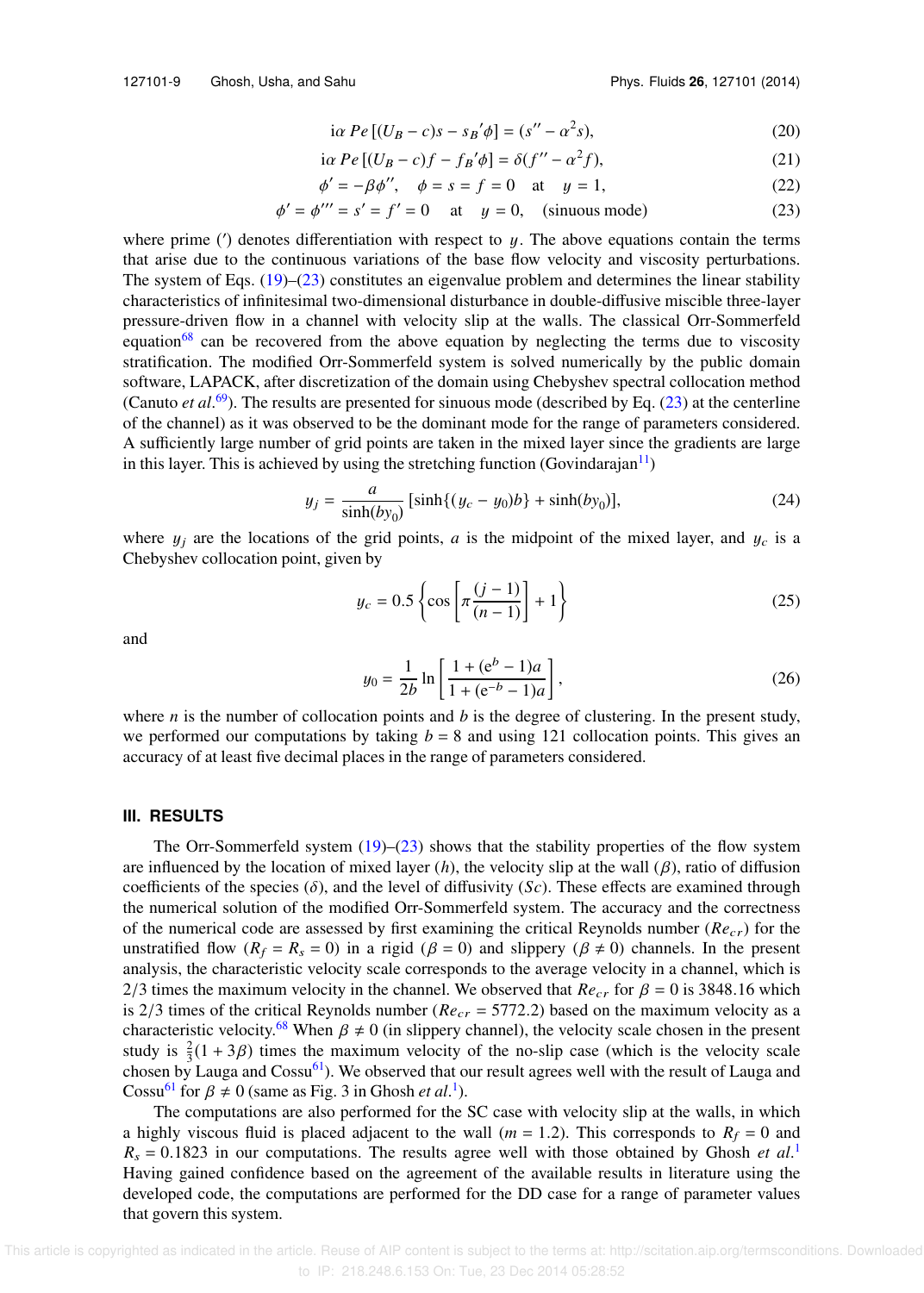

FIG. 4. Effects of  $R_f$  and slip parameter  $\beta$  on the growth rate  $(\omega_i)$  as a function of wave number  $(\alpha)$  for  $Re = 1000$ ; (a)  $R_s = 1.0$  and (b)  $R_s = 3.0$ . The curves with cross for  $\beta = 0.01$  and with circle for  $\beta = 0.05$ . The curves without symbols represent no-slip case. Here,  $Sc = 30$ ,  $\delta = 10$ ,  $h = 0.7$ , and  $q = 0.1$ .

The growth rate  $(\omega_i)$  for different values of  $R_f$  when  $R_s = 1$  and  $R_s = 3$  are plotted in Figs. 4(a) and 4(b), respectively. The other parameters are fixed at  $Re = 1000$ ,  $Sc = 30$ ,  $\delta = 10$ ,  $h = 0.7$ , and  $q = 0.1$ . The influence of  $\beta$  on the growth rate is also assessed. The configuration with  $R_f + R_s > 0$  $(R_s = 1, R_f = -0.9)$  has positive growth rate, while that with  $R_f + R_s \le 0$  exhibits negative growth rate (Fig. 4(a)). An increase in  $R_s$  (to  $R_s = 3$ ) and decrease in  $R_f$  (Fig. 4(b)) display a positive growth rate for the cases  $R_f + R_s \ge 0$  and a negative growth rate for  $R_f + R_f = 0$ . We observed from Figs. 4(a) and 4(b) that the role of slip parameter  $(\beta)$  is to reduce the growth rate and the range of unstable wave numbers  $(\alpha)$ . This suggests that we investigate in detail the neutral stability boundaries and the critical Reynolds numbers for onset of instability for the case when  $R_s = 3$  and *R*<sub>f</sub> takes values −2.9, −3.0, and −3.1. This would include the configurations for which  $R_f + R_s > 0$ and  $R_f + R_s < 0$ .

Now, in the case of  $R_f + R_s > 0$  (when  $R_s = 3$  and  $R_f = -2.9$ ), we study the effects of the inertia as well as the slip parameter. Fig.  $5(a)$  presents the neutral stability maps for different values of β. The other parameters are same as those used in Fig. 4(b). We see that a large unstable region appears for a wide range of wave numbers similar to that for a SC case due to viscosity stratification under overlap condition ( $h = 0.7$ ). The zoom of the region close to the onset of instability is presented in Fig. 5(b) and we found that  $\beta$  has a destabilizing effect. We infer from Figs. 4(b), 5(a), and 5(b) that the configuration with  $R_f + R_s > 0$  ( $R_f = -2.9, R_s = 3.0$ ) is destabilizing as  $\beta$  increases but the range of unstable wave numbers ( $\alpha$ ) decreases with an increase in  $\beta$  at higher Reynolds numbers.

The base state profiles for the configuration with  $R_f + R_s < 0$ , where  $R_s = 3$  and  $R_f = -3.1$  are inviscidly stable for all values of slip parameter  $(\beta)$  considered in this investigation (Fig. 3). It is



FIG. 5. Neutral stability curves for  $R_s = 3$ ,  $R_f = -2.9$ ,  $Sc = 30$ ,  $\delta = 10$ ,  $h = 0.7$ , and  $q = 0.1$ ; (a) effect of slip parameter  $\beta$ ; (b) zoom of the region  $100 \le Re \le 600$  in Fig. 5(a).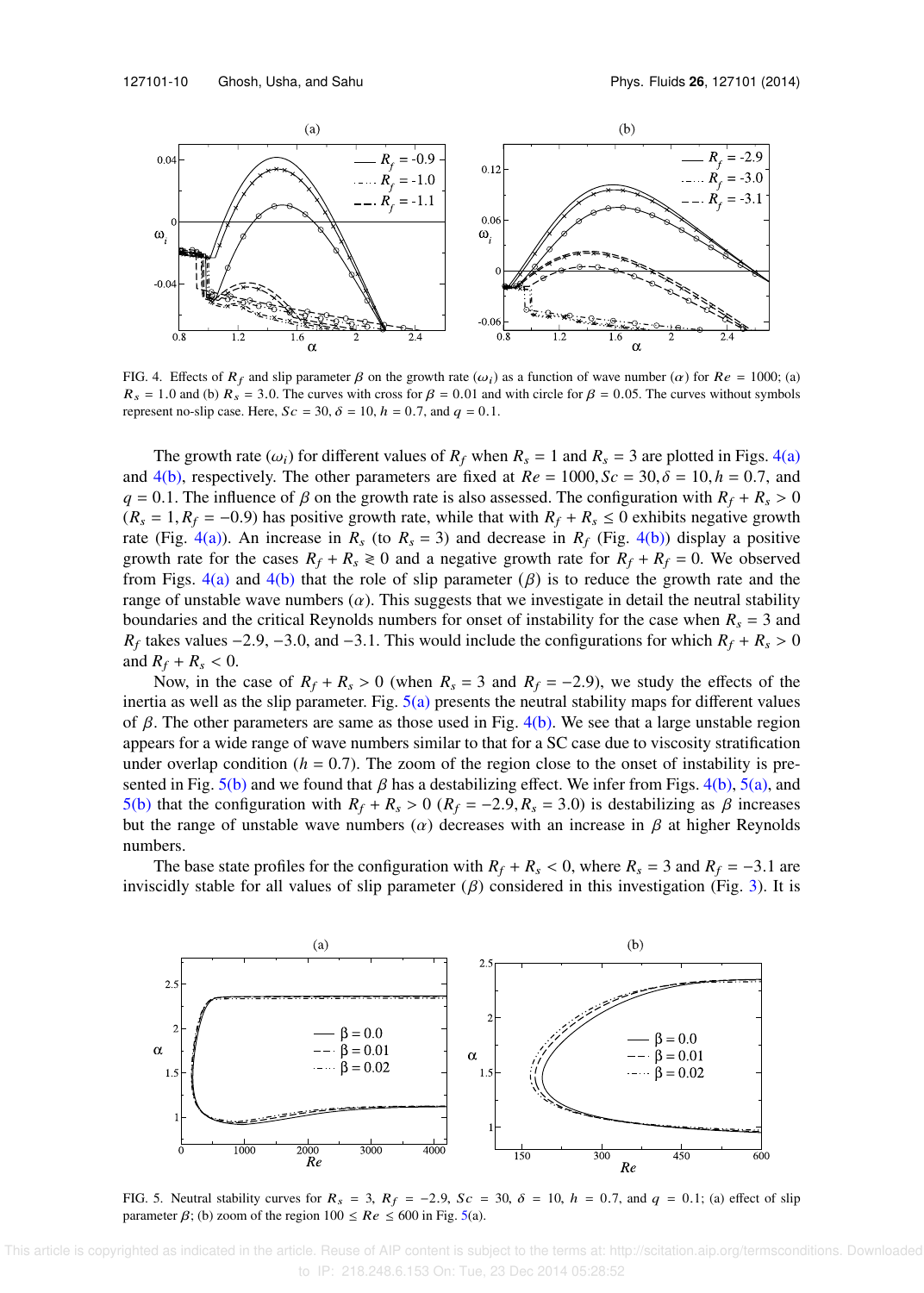

FIG. 6. Influence of various flow parameters on the growth rate  $(\omega_i)$  in  $\alpha - \omega_i$  plane for  $Re = 650$ ,  $R_s = 3.0$ ,  $R_f = -3.1$ ,  $Sc = 30$ ,  $\delta = 10$ , and  $q = 0.1$ ; (a) effect of h for  $\beta = 0.01$  and (b) effect of  $\beta$  for  $h = 0.7$ .

of interest to see whether such a stable base state remains stable even after the perturbations are introduced. In view of this, we pursue our computations in detail for the case  $R_f + R_s < 0$ .

The effects of the location of the mixed layer  $(h)$  and the slip parameter  $(\beta)$  on the growth rate are examined in Figs. 6(a) and 6(b) for the configuration with  $R_f + R_s < 0$  ( $R_s = 3.0, R_f = -3.1$ ). The rest of the parameters are  $Re = 650$ ,  $Sc = 30$ ,  $\delta = 10$ , and  $q = 0.1$  with  $\beta = 0.01$  (for Fig.  $6(a)$ ) and  $h = 0.7$  (for Fig.  $6(b)$ ) It is clear from Fig.  $6(a)$  that when the mixed layer approaches towards the slippery wall, the growth rate increases with an increase in  $h$  (up to  $h = 0.68$ ) but with further increase in *h* the growth rate decreases. Inspection of Fig. 6(b) reveals that under the overlap condition (for  $h = 0.7$ ), the growth rate exhibits a nonmonotonic behaviour with respect to the slip parameter  $\beta$ .

The neutral stability maps are presented in Figs. 7(a)–7(f) for  $R_f + R_s < 0$ ,  $Sc = 30$ ,  $\delta = 10$ , and  $q = 0.1$ . The Tollman Schlichting (TS) mode instability occurs at large Reynolds numbers and small wave numbers. It is the only mode of instability for  $h = 0.60$  and  $h = 0.62$  (Fig. 7(a);  $R_s$  $= 3, R_f = -3.1, \beta = 0.01$ ). The critical Reynolds number (*Re<sub>cr</sub>*) exhibits a nonmonotonic behavior with respect to *h*. As the location of the mixed layer approaches the slippery wall, we see that apart from the TS-mode of instability, a new mode of instability also occurs (referred to as the DD mode) similar to that observed by Sahu and Govindarajan $^{18}$  for flow in a rigid channel. This mode occurs at low Reynolds numbers and for a wide range of wave numbers. This new mode of instability (DD) is absent for  $h < 0.65$  when  $\beta = 0.01$  while for  $\beta = 0$ , it occurs for  $h = 0.62$ .<sup>18</sup> This shows that for the occurrence of the DD mode instability, the mixed layer has to be placed closer to the wall in the case of a slippery channel than in the case of a channel with rigid walls. As  $h$  increases to  $h = 0.7$ , it can be seen in Fig. 7(a) that the critical Reynolds number for DD mode increases. Increasing *h* delays, the onset of instability of the DD mode but increases the range of unstable wave numbers and the region of instability. The effects of wall slip on the DD mode are examined in Fig. 7(b) when *h* = 0.7. We see that although the critical Reynolds number ( $Re_{cr}$ ) decreases up to  $\beta$  = 0.02, the unstable region shrinks and the range of unstable wave numbers decreases. Beyond  $\beta = 0.03$ ,  $Re<sub>cr</sub>$ value increases and the role of slip at the walls is to stabilize the flow system.

It is interesting to see that although the above configuration  $(h = 0.7)$  in the SC system in a slippery channel with less viscous fluid close to the wall  $(m < 1)$  is stable for all wave numbers and small Reynolds numbers, it becomes unstable in the presence of two species (DD system with  $R_f + R_s < 0$ ). This is due to the occurrence of the DD mode. It is also evident from the results presented in Fig. 7(c) (for  $h = 0.60$ ) that the slip parameter,  $\beta$  stabilizes the TS mode.

If we choose  $R_f = 3.0$  and  $R_s = -3.1$  (still  $R_f + R_s < 0$ ), the stability characteristics are the same as described above, but the DD mode occurs when the mixed layer is more closer to the slippery walls (see Fig. 7(d) for  $h = 0.7$ ,  $\beta = 0.01$ ). A smaller unstable region appears at lower Reynolds numbers as compared to that observed for  $R_f = -3.1$  and  $R_s = 3.0$  (Fig. 7(a)). In this case (for  $R_f = 3.0$  and  $R_s = -3.1$ ) also the DD and TS modes are stabilized by the presence of slip at the walls (see Fig. 7(e) for  $h = 0.7$  and Fig. 7(f) for  $h = 0.60$ ;  $R_f = 3.0$ ,  $R_s = -3.1$ ,  $Sc = 30$ , and  $\delta = 10$ .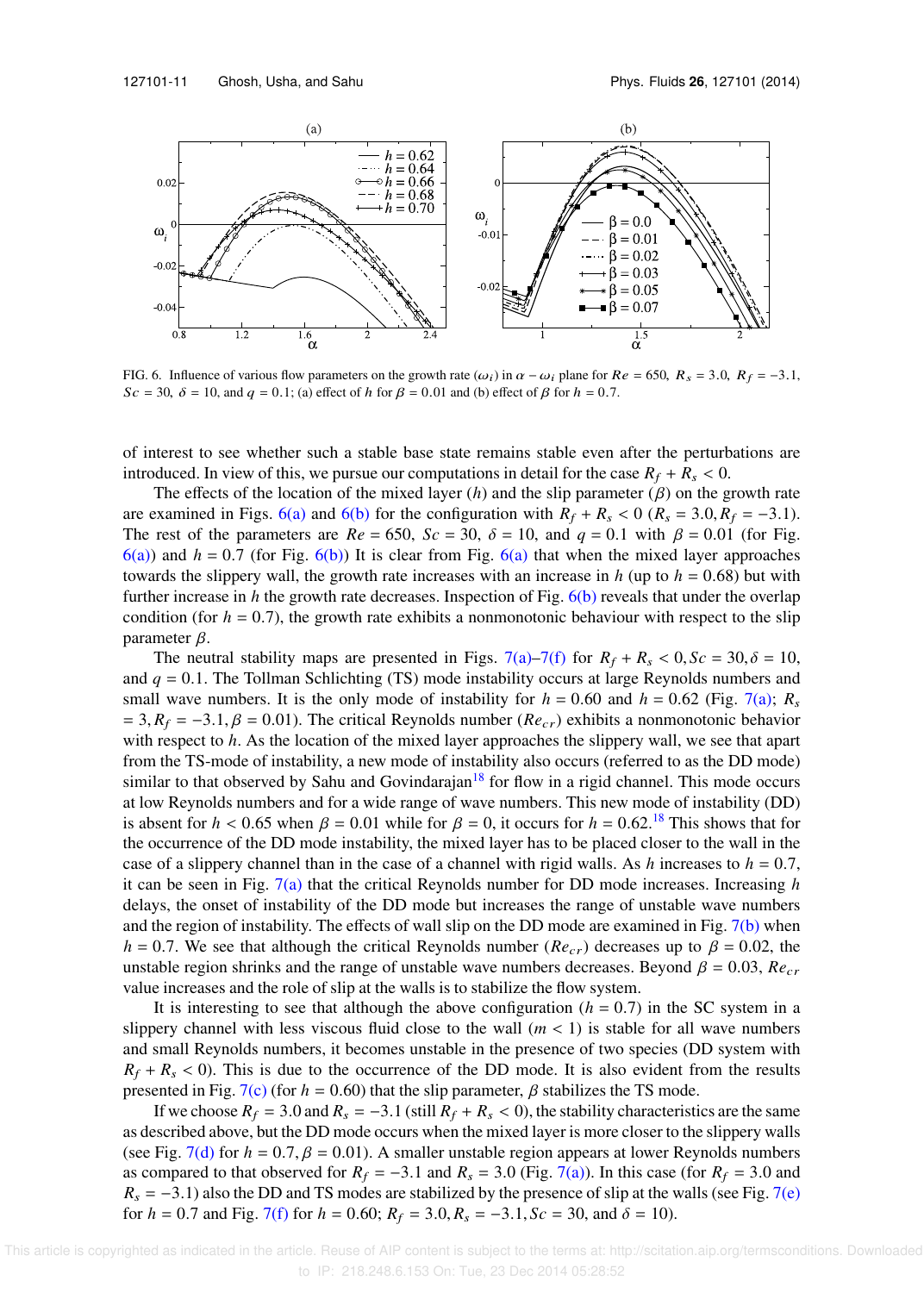

FIG. 7. The neutral stability boundaries for  $R_s = 3.0$ ,  $R_f = -3.1$  in (a)–(c) and for  $R_s = -3.1$ ,  $R_f = 3.0$  in (d)– (f). All other parameters are as  $Sc = 30$ ,  $\delta = 10$ , and  $q = 0.1$ . Panels (a) and (d) contain effects of h for  $\beta = 0.01$ . Panels (b) and (e) show effect of  $\beta$  on the DD-mode for  $h = 0.7$ . At last, panels (c) and (f) represent the effect of  $\beta$  on the TS-mode for  $h = 0.6$ .

The effects of variations in the thickness of the mixed layer  $(q)$  on the stability characteristics is displayed in Fig. 8 for  $R_s = 3.0$ ,  $R_f = -3.1$ ,  $h = 0.7$ ,  $Sc = 30$ ,  $\delta = 10$ , and  $\beta = 0.01$ . We see that increasing *q* does not alter the stability characteristics qualitatively, namely, the occurrence of the unstable DD and TS modes. Further, an increase in  $q$  stabilizes the DD as well as the TS mode by increasing the critical *Re* and decreasing the bandwidth of unstable wave numbers. For the DD mode, unstable region shrinks and extends to higher Reynolds numbers.

The effects of the location of the mixed layer on the critical Reynolds number  $(Re<sub>cr</sub>)$  for the TS mode and the DD mode are presented in Figs.  $9(a)$  and  $9(b)$ , respectively. The effect of the slip parameter on *Re<sub>cr</sub>* for each of these modes is also assessed. The other parameters are fixed as  $R_f = -3.1, R_s = 3.0, Sc = 30, \delta = 10$ , and  $q = 0.1$ . Fig. 9(a) shows that, in the case of a rigid channel, the TS mode is stabilized as the mixed layer approaches the wall as indicated by increase in critical values of *Re* as *h* increases. On the other hand, for a flow in a slippery channel, the critical Reynolds number decreases up to some value of *h* and beyond this, it increases. The decrease is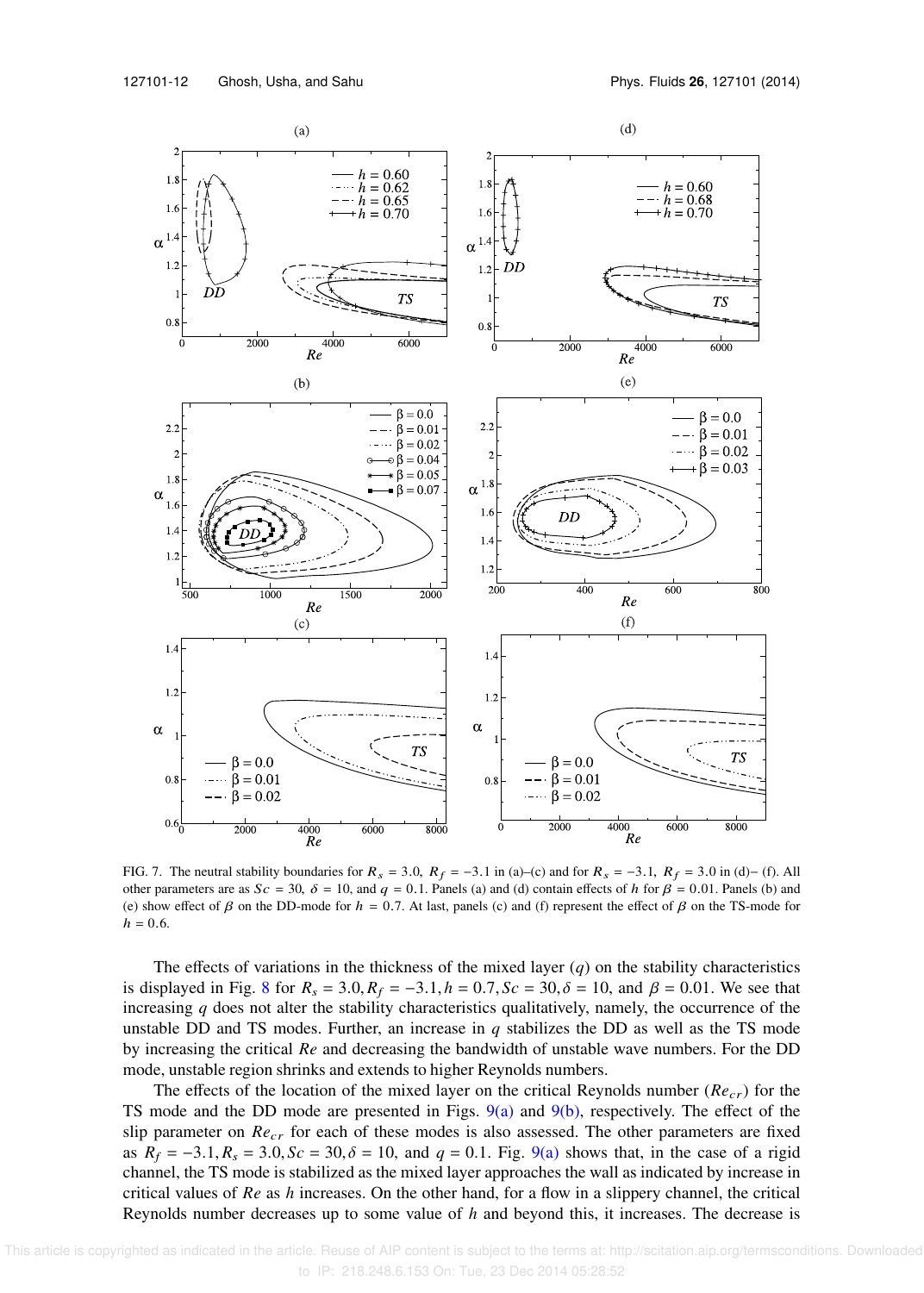

FIG. 8. Effects of mixed layer thickness (q) on the stability boundaries for  $R_s = 3.0$ ,  $R_f = -3.1$ ,  $h = 0.7$ ,  $Sc = 30$ ,  $\delta = 10$ , and  $\beta = 0.01$ .

significant for higher values of  $\beta$ . For any  $h < 0.7$ , the critical *Re* increases with increase in  $\beta$ thereby indicating the stabilizing role of  $\beta$  on TS mode, for these locations of the mixed layer. For  $h > 0.7$ , when  $\beta = 0.01$ , the TS mode is slightly destabilized. For a fixed  $\beta$ , critical Reynolds number for the DD mode (Fig. 9(b)) increases as the mixed layer approaches the rigid/slippery wall  $(\beta = 0/\beta \neq 0)$ . For smaller values of *h*, the DD mode for flow in a slippery channel is more stable than that in a rigid channel. The appearance of the DD mode is delayed with an increase in  $\beta$ , as observed in Fig.  $7(a)$ , is also confirmed in Fig.  $9(b)$ . The location of the mixed layer where the flow in a slippery channel becomes more unstable than that in a rigid channel, moves closer to the slippery wall as  $\beta$  increases.

The effects of  $\delta$ , the ratio of diffusion rates are examined in Fig. 10 when  $Sc = 30, R_s = 3$ ,  $R_f = -3.1$ ,  $h = 0.7$ , and  $q = 0.1$ . We see that the DD mode is absent for  $\delta = 1$  ( $\mathcal{D}_f = \mathcal{D}_s$ ), which corresponds to a SC two fluid miscible case in a slippery channel (Fig. 10(a);  $\beta = 0.01$ ). In this case, the only mode of instability is the TS-mode, appearing at higher Reynolds numbers and *O*(1) wave numbers. With an increase in  $\delta$ , there occurs two distinct modes of instability occupying distinct regions in the  $\alpha$  –  $Re$  plane, namely, the DD mode and the TS mode. The DD mode appears at moderate Reynolds numbers and moderate wave numbers. As  $\delta$  increases, the TS mode is stabilized as but the DD mode is destabilized as is evident from the reduction in critical Reynolds number values. The unstable region enlarges with increase in  $\delta$  for the DD mode. The range of unstable wave numbers also increases with an increase in  $\delta$ . Figs. 10(b) and 10(c) depict the critical Reynolds number ( $Re<sub>cr</sub>$ ) as a function of  $\delta$  for different values of slip parameters, for the TS and the DD mode, respectively. The other parameters are the same as in Fig.  $10(a)$ . In the region below any curve in the  $\delta - Re_{cr}$  plane (Figs. 10(b) and 10(c)), the amplitude of the perturbations decays



FIG. 9. The critical Reynolds number ( $Re_{cr}$ ) as a function of h for  $R_s = 3.0$ ,  $R_f = -3.1$ ,  $Sc = 30$ ,  $\delta = 10$ , and  $q = 0.1$ ; (a)  $\beta$  effect on  $Re_{cr}$  for TS-mode and (b)  $\beta$  effect on  $Re_{cr}$  for DD-mode.

 This article is copyrighted as indicated in the article. Reuse of AIP content is subject to the terms at: http://scitation.aip.org/termsconditions. Downloaded to IP: 218.248.6.153 On: Tue, 23 Dec 2014 05:28:52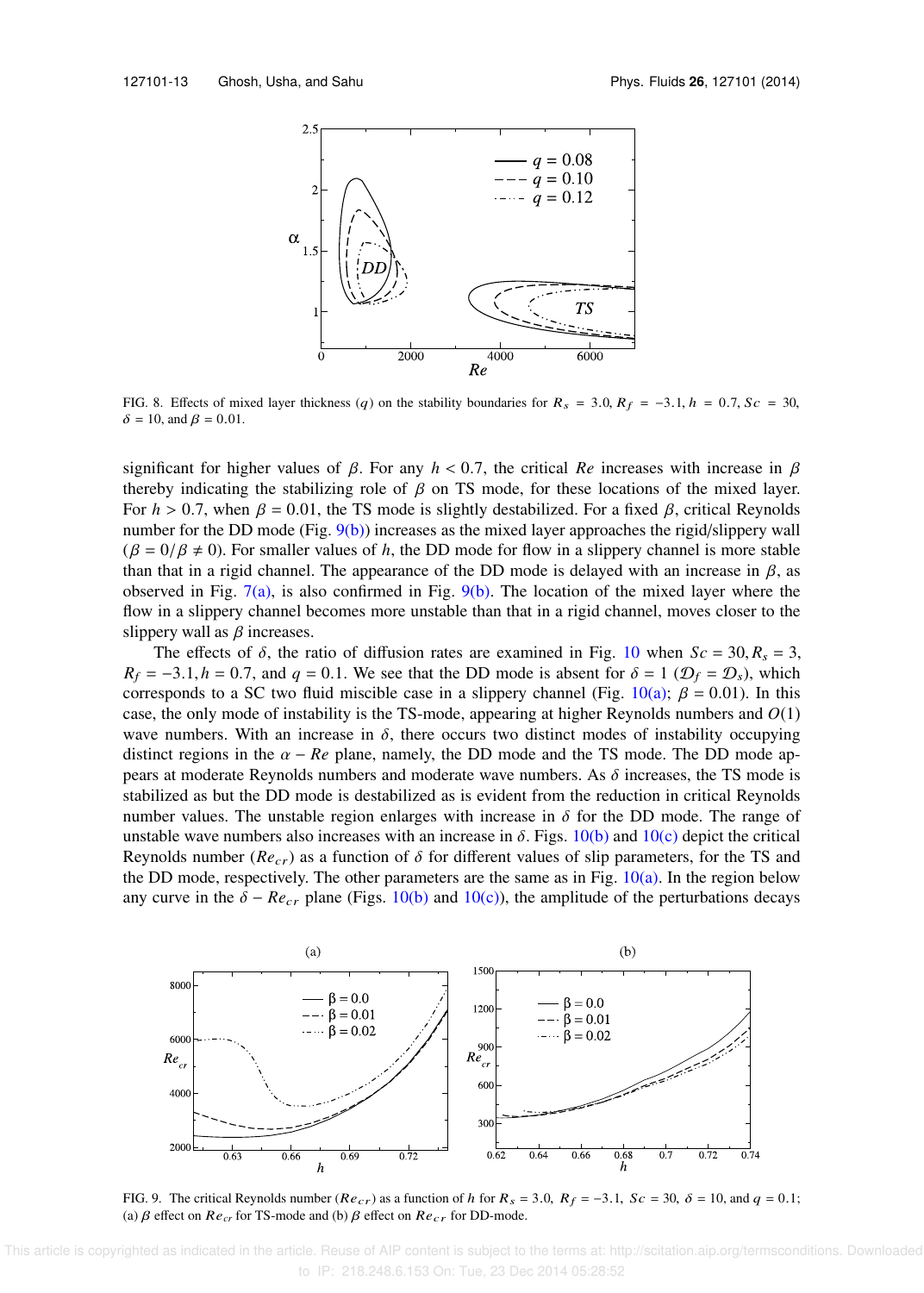

FIG. 10. Influence of the ratio of diffusion rates  $\delta$  on the neutral stability boundaries and the critical Re values (Recr) for  $R_s = 3.0$ ,  $R_f = -3.1$ ,  $Sc = 30$ ,  $h = 0.7$ , and  $q = 0.1$ ; (a) stability curves for different  $\delta$  with  $\beta = 0.01$ ; effects of  $\beta$  on critical  $Re$  as a function of  $\delta$  (b) for TS-mode and (c) for DD-mode.

and therefore is a stable region. For a fixed  $\beta$ , the critical Reynolds number decreases initially for small values of  $\delta$ . Beyond some value of  $\delta$ , it increases monotonically, which reveals the stabilizing role exhibited by δ on the TS mode (Fig. 10(b)). As β increases, at a fixed δ, the critical  $Re (Re<sub>cr</sub>)$ for the TS mode increases indicating the stabilizing effect of the slip parameter  $\beta$ . For a fixed  $\beta$ , the  $Re<sub>cr</sub>$  for the DD mode, however, decreases with increase in  $\delta$  (Fig. 10(c)) showing the destabilizing effect of  $\delta$  on the DD mode of instability. But, the slip parameter  $\beta$  has a dual role on the DD mode instability. For small values of  $\beta$  (say  $\beta = 0.01$ ), the critical *Re*, at any fixed  $\delta$  is less than that for  $β = 0$ , suggesting that the slip has a destabilizing effect. However, as  $β$  increases to  $β = 0.05$ , the critical Reynolds number increases up to a certain value of  $\delta$  and after that it decreases with increase in δ. There is a critical value of δ, for  $\beta \neq 0$  beyond which the DD mode is more unstable than that for a flow system in a rigid channel ( $\beta = 0$ ). Also, as the slip parameter increases, the occurrence of the DD mode begins to appear at a higher  $\delta$ .

It is interesting to see that as Schmidt number (*Sc*, the diffusivity parameter) increases, the critical Reynolds number decreases for the DD mode but the unstable region shrinks with increase in *Sc* (Fig. 11(a);  $\beta = 0.01$ ,  $R_f = -3.1$ ,  $R_s = 3.0$ ,  $\delta = 10$ ,  $h = 0.7$ , and  $q = 0.1$ ). Also, for the TS mode, the critical *Re* decreases with an increase in *Sc* but the range of wave numbers increases. From Fig. 11(b) (all parameters are the same as in Fig.  $11(a)$ ), we see that the above scenario for the TS mode is observed for a wide range of *Sc* for a flow in a rigid/slippery channel. The slip parameter β has a stabilizing effect on the TS mode for the range of *Sc* considered in Fig. 11(b).

The critical *Re* value ( $Re_{cr}$ ) as a function of *Sc* for the DD mode is presented in Fig. 11(c) (with set of parameters are the same as in Fig.  $11(a)$ ) for different values of β. As *Sc* increases, the critical Reynolds number ( $Re<sub>cr</sub>$ ) decreases with an increase in β. Further, for all values of β considered, the critical *Re* decreases with increase in *Sc* indicating the destabilizing effect of *Sc*.

The critical Reynolds number as a function of  $R_f$  for the TS mode is presented in Fig. 12(a)  $(R_s = 3.0, Sc = 30, h = 0.7, q = 0.1)$  for both the cases  $R_f + R_s > 0$  and  $R_f + R_s < 0$  (when  $\delta = 1$ ) and 10). We see that at  $R_f = -3.0$ , the critical Reynolds number value of 3848.16 is recovered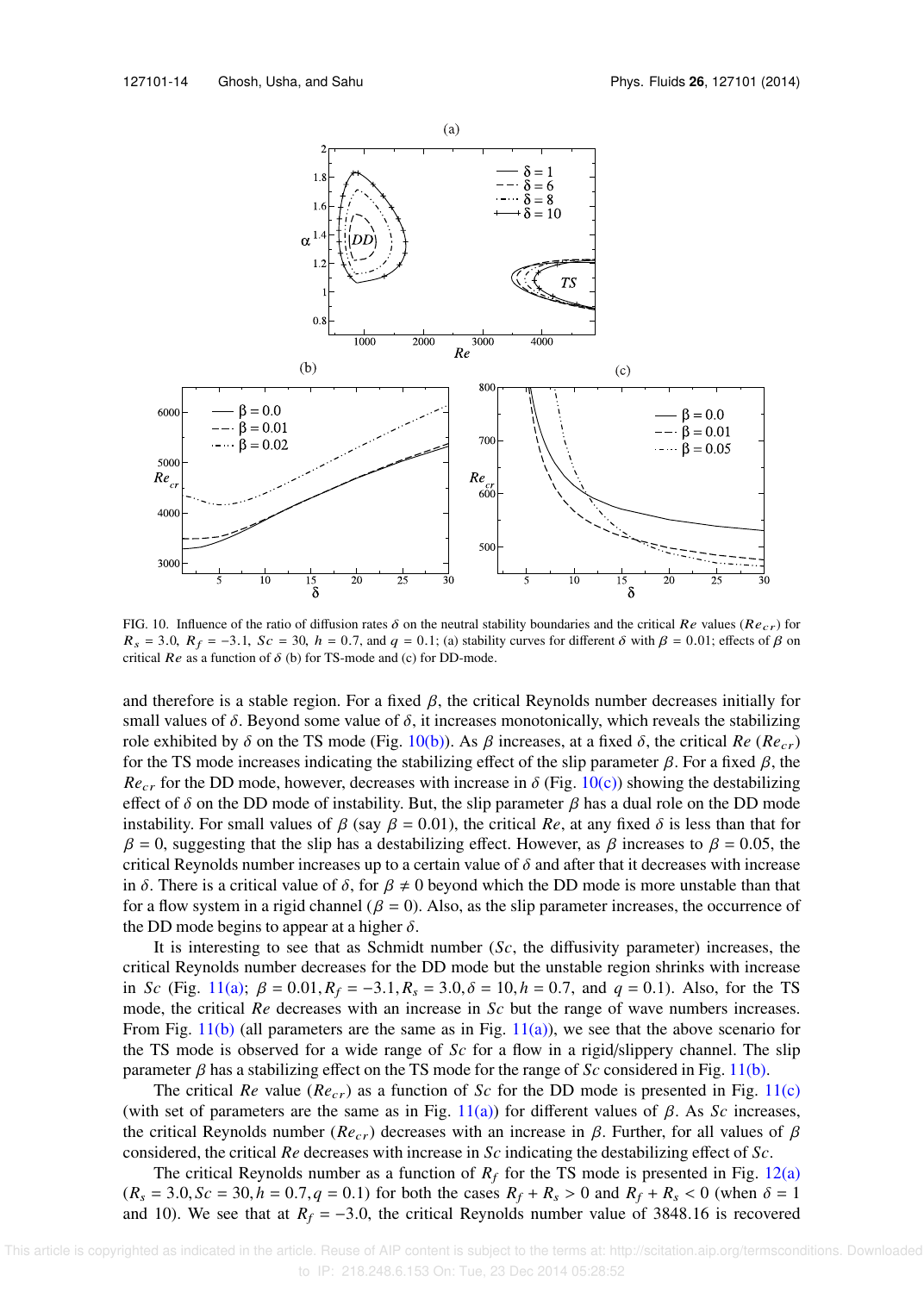

FIG. 11. Influence of diffusivity parameter Sc on the neutral stability boundaries and the critical Re values ( $Re_{cr}$ ) for  $R_s = 3.0$ ,  $R_f = -3.1$ ,  $\delta = 10$ ,  $h = 0.7$ , and  $q = 0.1$ ; (a) stability curves for different Sc with  $\beta = 0.01$ ;  $\beta$  effects on critical  $Re$  in the  $Sc - Re_{cr}$  plane (b) for TS-mode and (c) for DD-mode.

for  $\delta = 1$  and  $\beta = 0$  (single fluid flow in a rigid channel with constant viscosity) agrees with  $\frac{2}{3}$ times the critical Reynolds number obtained by Drazin and Reid<sup>68</sup> using maximum velocity in the channel as the velocity scale. The corresponding result in a slippery channel (for  $\delta = 1, \beta = 0.01$ ) also agrees with the result presented by Lauga & Cossu<sup>61</sup> and it is  $\frac{2}{3}(1+3\beta)$  times the critical Reynolds number obtained by Lauga & Cossu.<sup>61</sup> The stability characteristics of the TS mode for  $\delta = 1$  and  $\delta = 10$  are qualitatively similar with respect to  $R_f$ . However, when  $\delta = 10$ , the TS mode is more stable till  $R_f = -3.0$  and less stable beyond  $R_f = -3.0$  for flow in both rigid and slippery channels. This exchange of stability occurs at the critical Reynolds number for the flow of a single fluid with constant viscosity in a rigid/slippery channel, respectively. The role of  $\beta$  is to promote



FIG. 12. Effects of slip parameter,  $\beta$  on the critical Reynolds number ( $Re_{cr}$ ) as a function of  $R_f$  for  $R_s = 3.0$ , h = 0.7, Sc = 30, and q = 0.1; (a) for TS-mode, with symbols ( $\delta$  = 1) and without symbols ( $\delta$  = 10), (b) for DD-mode  $(\delta = 10)$ .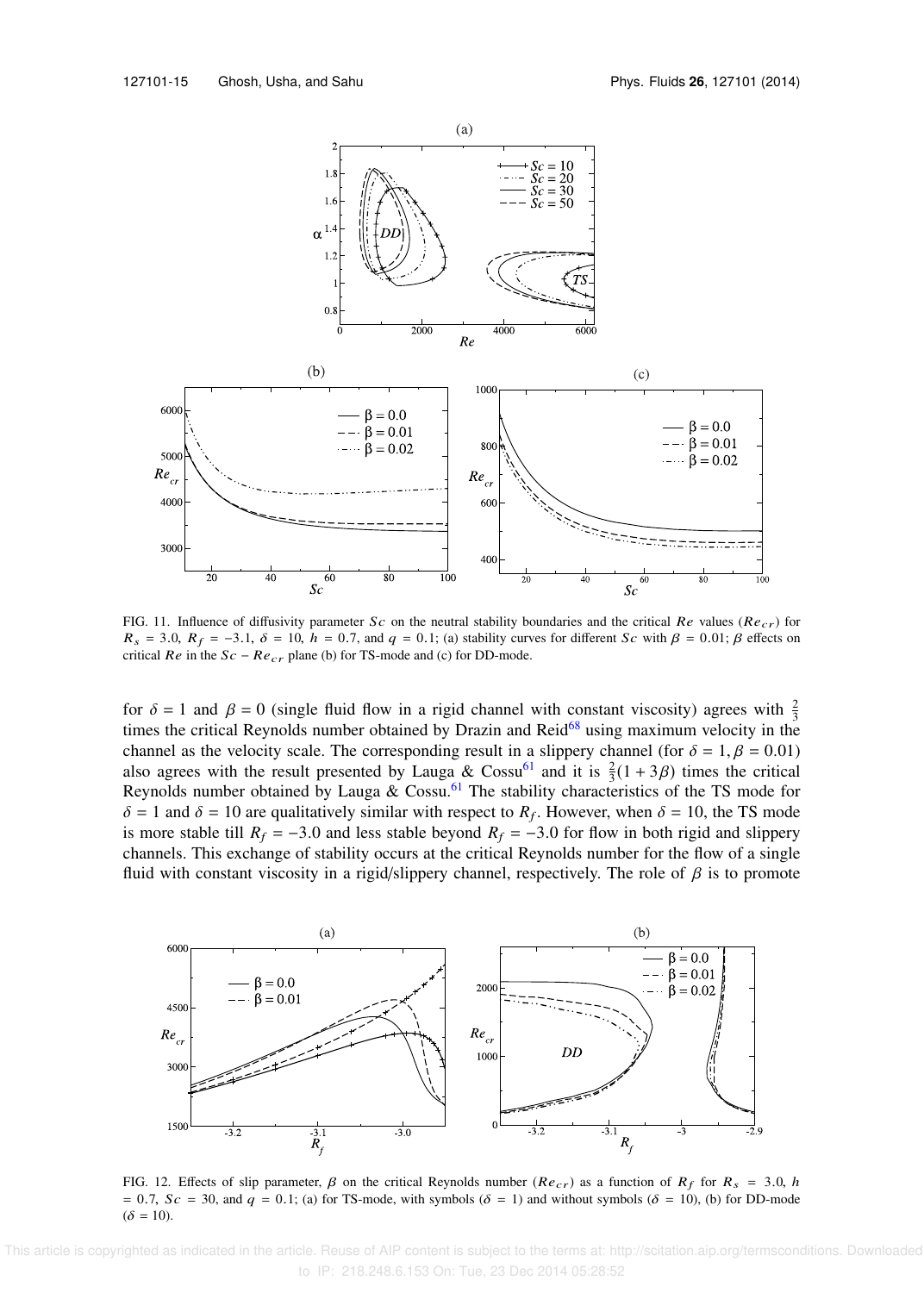the stabilizing effect on the TS mode for  $\delta = 1$ , whereas for  $\delta = 10$ ,  $\beta$  ( $\beta = 0.01$ ) has a dual role depending on  $R_f$ .

The details about the behaviour of the DD mode instability is presented in Fig.  $12(b)$  (the critical *Re* as a function of  $R_f$  for the DD mode with different  $\beta$ , other parameters are the same as in Fig.  $12(a)$ ). The unstable region for the DD mode is a closed region (as seen in Figs. 7,  $10(a)$ , and 11(a)). As a result, the bounds on the Reynolds number (minimum and maximum *Re*) within which the unstable region for the DD mode lies are presented in this figure. The results reveal that at the lower branch (for minimum *Re*), the DD mode is destabilized as  $\beta$  increases (up to  $\beta = 0.02$ ), while the reverse trend is noted in the upper branch (for maximum *Re*). From Fig. 12(b), we also infer that as  $R_f$  decreases from  $R_f = -3.0$ , the occurrence of the DD mode is delayed by the presence of velocity slip at the wall. When  $R_f = -2.9$ , we have seen in Fig. 5(a), an unstable region extending from low Reynolds number to high values for a wide range of wave numbers. If now  $R_f$  is varied so that  $R_f + R_s > 0$  and observe the corresponding critical Reynolds numbers, we see that there is an unstable region for  $R_f > -3.0$  in Fig. 12(b). This may be attributed to overall effects of viscosity stratification in the flow system in a channel. It is interesting to see that, in this case, the effects of slip parameter are similar to that for the DD mode (Fig. 12(b)).

The above results show that the effects of wall-slip on the DD mode is remarkable and unexpected. Sec. IV provides an explanation of both the stabilizing and destabilizing effects of slip on the double-diffusive instability through an energy budget analysis.

### **IV. ENERGY BUDGET ANALYSIS**

The Reynolds-Orr energy equation<sup>21,68</sup> explains the key mechanism, where the interaction of the perturbations with the base flow and viscous dissipation of kinetic energy is responsible for the change of disturbance energy for Poiseuille flow in a channel with no-slip at the walls. For Poiseuille flow in a channel with velocity slip at the channel walls, Ren and Xia<sup>63</sup> have derived the generalized Reynolds-Orr energy equation incorporating the effects of wall slip. The results show that for very weak slip effects, the disturbance energy transferred from the base flow to perturbation overcomes the viscous dissipation. As a result, the disturbance energy grows indicating the destabilizing effects of wall slip. For higher values of slip parameter, wall slip shows stabilizing effects since there is a decay of disturbance energy due to viscous dissipation overcoming the energy production. It is important to note that viscosity of the fluid is a constant in this case.

The present study deals with stability of a double-diffusive two fluid flow in a slippery channel across which viscosity varies smoothly (as given by Eqs.  $(15)$ – $(17)$  in the manuscript) and the analysis accounts for viscosity perturbations. In what follows, the modified-generalized Reynolds-Orr energy equation is derived and the energy budget in the perturbed slip flow is examined. The physical mechanism of the dual role of the velocity slip at the wall (as stabilizing or destabilizing) on the double-diffusive instability is then explained by considering an energy budget analysis. We take the inner product of the  $x$  and  $y$  momentum equations for the perturbations with the perturbation velocity components in the x and  $\gamma$  directions, respectively. The resulting equations are then added, and the final equation is integrated over the control volume. The volume integrals are converted to surface integrals using divergence theorem and simplified. Considering the *x*-direction integration over a unit wavelength and y-direction integration between the centerline and the slippery wall, the following modified-generalized Reynolds-Orr energy equation is obtained (after using normal mode for perturbations):

$$
E_t^* = RES^* + DIS^* + A^* + B^* + B_x^* + B_y^*,\tag{27}
$$

where

$$
E_t^* = \frac{\omega_i}{2} \int_0^1 (|\phi'|^2 + \alpha^2 |\phi|^2) dy,
$$
  
\n
$$
RES^* = -\frac{i\alpha}{4} \int_0^1 U_B'(\overline{\phi}\phi' - \phi\overline{\phi'}) dy,
$$

 This article is copyrighted as indicated in the article. Reuse of AIP content is subject to the terms at: http://scitation.aip.org/termsconditions. Downloaded to IP: 218.248.6.153 On: Tue, 23 Dec 2014 05:28:52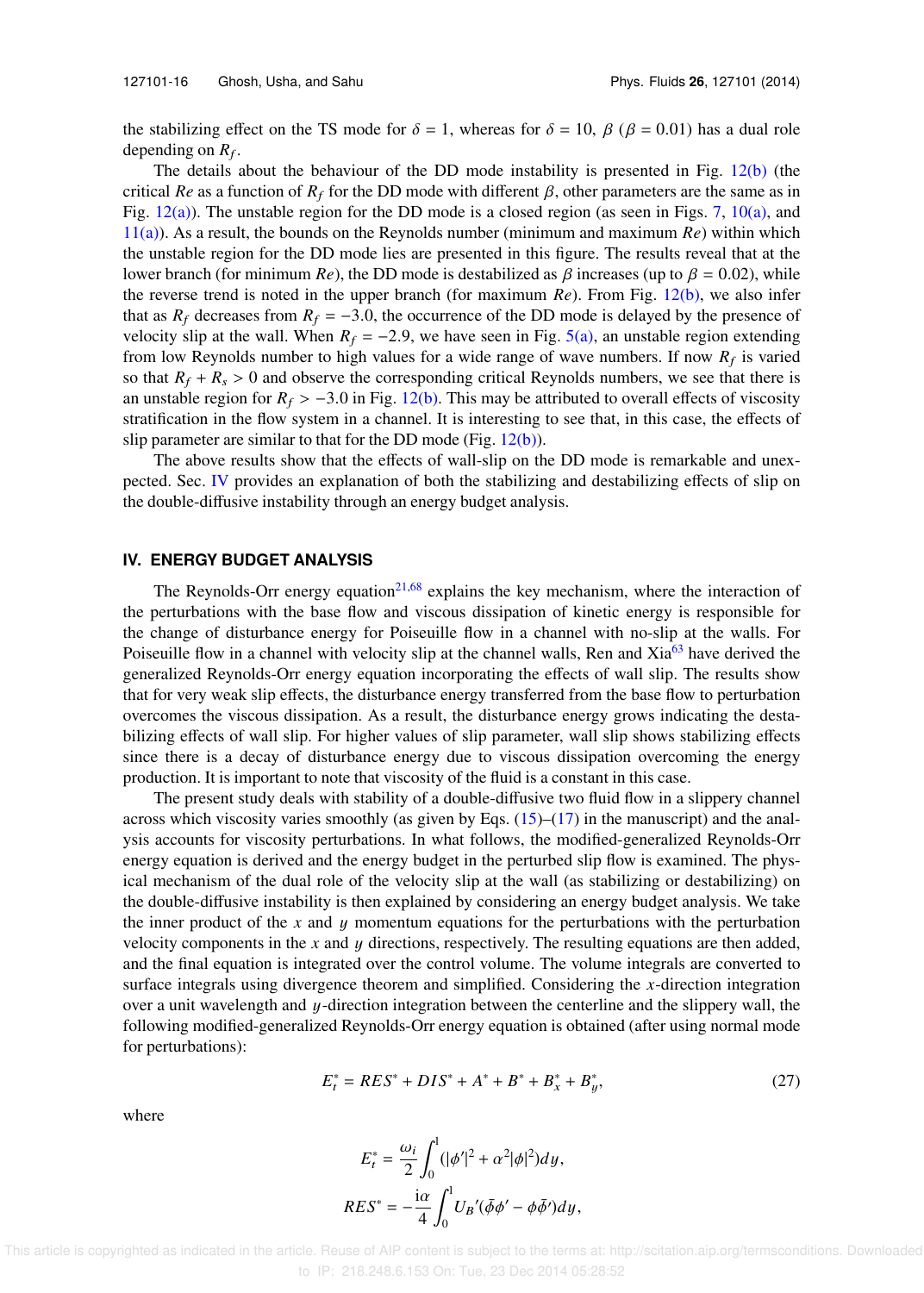127101-17 Ghosh, Usha, and Sahu Phys. Fluids **26**, 127101 (2014)

,

$$
DIS^* = -\frac{1}{2Re} \int_0^1 \mu_B \left( |\phi''|^2 + 2\alpha^2 |\phi'|^2 + \alpha^4 |\phi|^2 \right) dy - \frac{\beta}{2Re} \left[ (\mu_B |\phi''|^2) \Big|_{at \ y=1} \right]
$$
  

$$
A^* = \frac{\alpha^2}{2Re} \int_0^1 \mu_B' (\phi \bar{\phi}' + C.C.) dy, \quad B^* = \frac{1}{4Re} \int_0^1 U_B'' (\mu \bar{\phi}' + C.C.) dy,
$$
  

$$
B_x^* = -\frac{\alpha^2}{4Re} \int_0^1 U_B' (\mu \bar{\phi} + C.C.) dy, \quad B_y^* = \frac{1}{4Re} \int_0^1 U_B' (\mu' \bar{\phi}' + C.C.) dy.
$$

In the above equations (Eq.  $(27)$ ), an over-bar ( $\bar{ }$ ) represents the complex conjugate (*C*.*C*.), and *E*<sup>\*</sup><sub>*t*</sub> is the time rate of change of the total disturbance energy; *RES*<sup>\*</sup> is the rate of energy transfer between the base flow and the disturbance (commonly known as "Reynolds stress" term); *DIS*<sup>∗</sup> is the energy due to viscous dissipation; *A* ∗ corresponds to contribution to energy of the disturbance from the y-gradient of base viscosity;  $B^*$ ,  $B^*_{x}$ , and  $B^*_{y}$  are related to contributions arising from the perturbation viscosity, gradients of viscosity perturbation in the *x* and y directions, respectively.

It is to be noted that Eq. (27) contains not only the terms *RES*<sup>∗</sup> and *DIS*<sup>∗</sup> (that appear in the classical Reynolds-Orr energy equation<sup>21,68</sup> for Poiseuille flow in a rigid channel and in the generalized Reynolds-Orr energy equation presented by Ren and  $Xia<sup>63</sup>$  for the same flow in a channel with wall slip) but also the other terms  $A^*$ ,  $B^*$ ,  $B^*$ , and  $B^*_{y}$ . Each term in Eq. (27) is influenced by the wall slip either due to the dependence of the base velocity on the slip parameter or due to the influence of velocity slip on the velocity perturbations.

Normalising Eq. (27) with  $\frac{1}{2} \int_0$  $\int_1^1(|\phi'|^2 + \alpha^2|\phi|^2)dy$  yields

$$
E_t = RES + DIS + A + B + B_x + B_y,\tag{28}
$$

where  $E_t$  is nothing but the growth rate ( $\omega_i$ ). This choice of normalising simplifies the interpretation of the variations of the different terms in the energy balance Eq. (27) and makes the relative contributions comparable. Attention is focused on the range of unstable wave numbers for the DD-mode instability for different values of slip parameter. As discussed previously, the flow system is stable or unstable if  $E_t < 0$  or  $E_t > 0$ , respectively. We have ensured the accuracy of our computations by considering each term in Eq. (28) independently and it is found that the left and the right hand sides of Eq. (28) are equal up to five decimal places.

Fig. 7(b) in the paper shows that the critical Reynolds number for the DD-mode for  $\beta = 0.01(\beta)$  $= 0.07$ ) is less (more) than that for  $\beta = 0$  indicating the destabilizing (stabilizing) role of slip. This can be explained by the energy budget Eq. (28) as follows. As our interest is in the threshold for instability, the terms that appears in Eq. (28) corresponding to the present problem with slip effects incorporated must be compared with the corresponding terms for the no-slip stable state. The critical Reynolds number for the no-slip case with  $R_s = 3.0$ ,  $R_f = -3.1$ ,  $Sc = 30$ ,  $\delta = 10$ ,  $h = 0.7$ , and  $q = 0.1$  is  $Re \approx 623$  and it occurs at  $\alpha \approx 1.41$ . In view of this, Fig. 13 presents the different terms in Eq. (28) as a function of wave number ( $\alpha$ ) for  $Re = 623$  with the rest of the parameters the same as those mentioned above.

Fig. 13(a) shows that  $E_t$  or  $\omega_i$  is positive for a range of  $\alpha$  values for  $\beta = 0.01$  (dashed line). However,  $E_t$  is negative for all  $\alpha$  values when  $\beta = 0.07$  (dashed-dotted line). So,  $E_t$  exhibits a non-monotonic behaviour with an increase in  $β$ . DIS term is always negative (Fig. 13(b)) and is a decreasing function of  $\alpha$  for all values of  $\beta$  considered. So, there is a damping of disturbance kinetic energy induced by *DIS*. An increase in β causes an increase in *DIS*. The disturbance energy production term *RES* is always positive for all  $\beta$  values considered (Fig. 13(g)) and therefore contributes to destabilization of the flow system. The terms *B* and  $B_x$  are negative always (Figs. 13(d) and 13(e)) and they also decrease as  $\alpha$  increases; however they are small as compared to other terms. The terms *A* and  $B_y$  are both positive (Figs. 13(c) and 13(f)) and increase with an increase in  $\alpha$  (note that  $A$  attains a maximum and then decreases beyond a certain wave number). The contribution from the term *A* is very small for any value of  $\beta$  considered.  $B_y$ , being positive, contributes to destabilization of the flow system. It is important to note that all components (terms in Eq. (28)) that contribute to energy transfer are affected by the wall slip ( $\beta$ ), and therefore they are responsible for the stabilizing or destabilizing effects of wall slip  $\beta$ .

A close inspection of *RES* (Figs. 13(g) and 13(h)) reveals that there is a nonmonotonic behaviour of *RES* with respect to slip β. For smaller values of α, *RES* is more for β = 0.01 than that for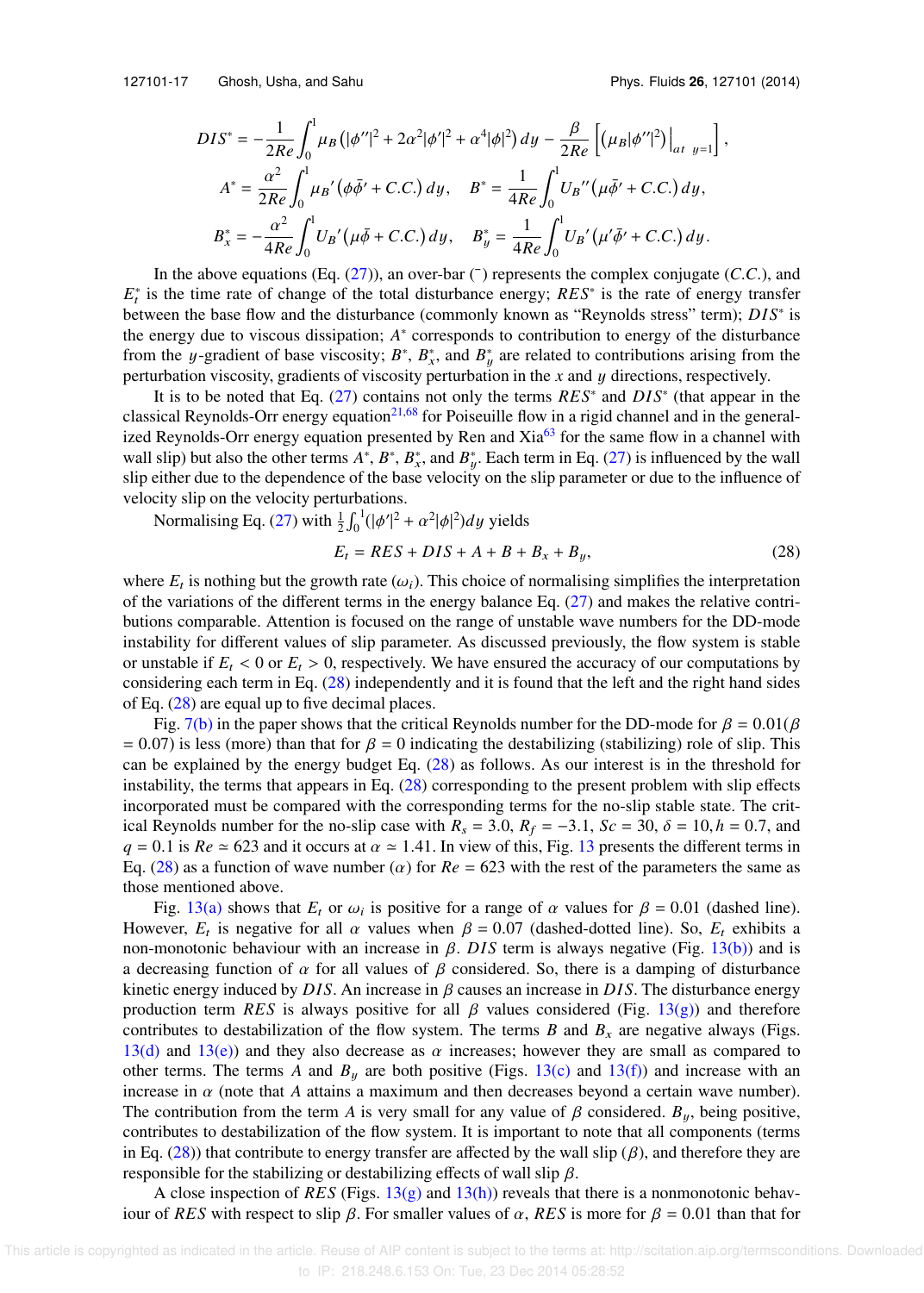

FIG. 13. Variation of  $E_t$ , DIS, A, B,  $B_x$ , B<sub>y</sub>, and RES with  $\alpha$  for  $Re = 623$  are shown in panels (a)-(g), respectively. The other parameters are  $R_s = 3.0$ ,  $R_f = -3.1$ ,  $Sc = 30$ ,  $\delta = 10$ ,  $h = 0.7$ , and  $q = 0.1$ . Panel (h) shows the zoomed picture of panel (g).

 $β = 0$  (see Fig. 13(h)). Beyond  $α(≈ 1.41)$ , *RES* for  $β = 0.01$  is less than that for  $β = 0$ . However, for  $\beta = 0.07$ , *RES* is always less than that obtained  $\beta = 0$ .

The disturbance energy that arises due to  $RES$ ,  $A$ , and  $B<sub>y</sub>$  (which are positive and hence have a destabilizing effect) for  $\beta = 0.01$  overcomes the disturbance energy that arises due to *DIS*, *B*, and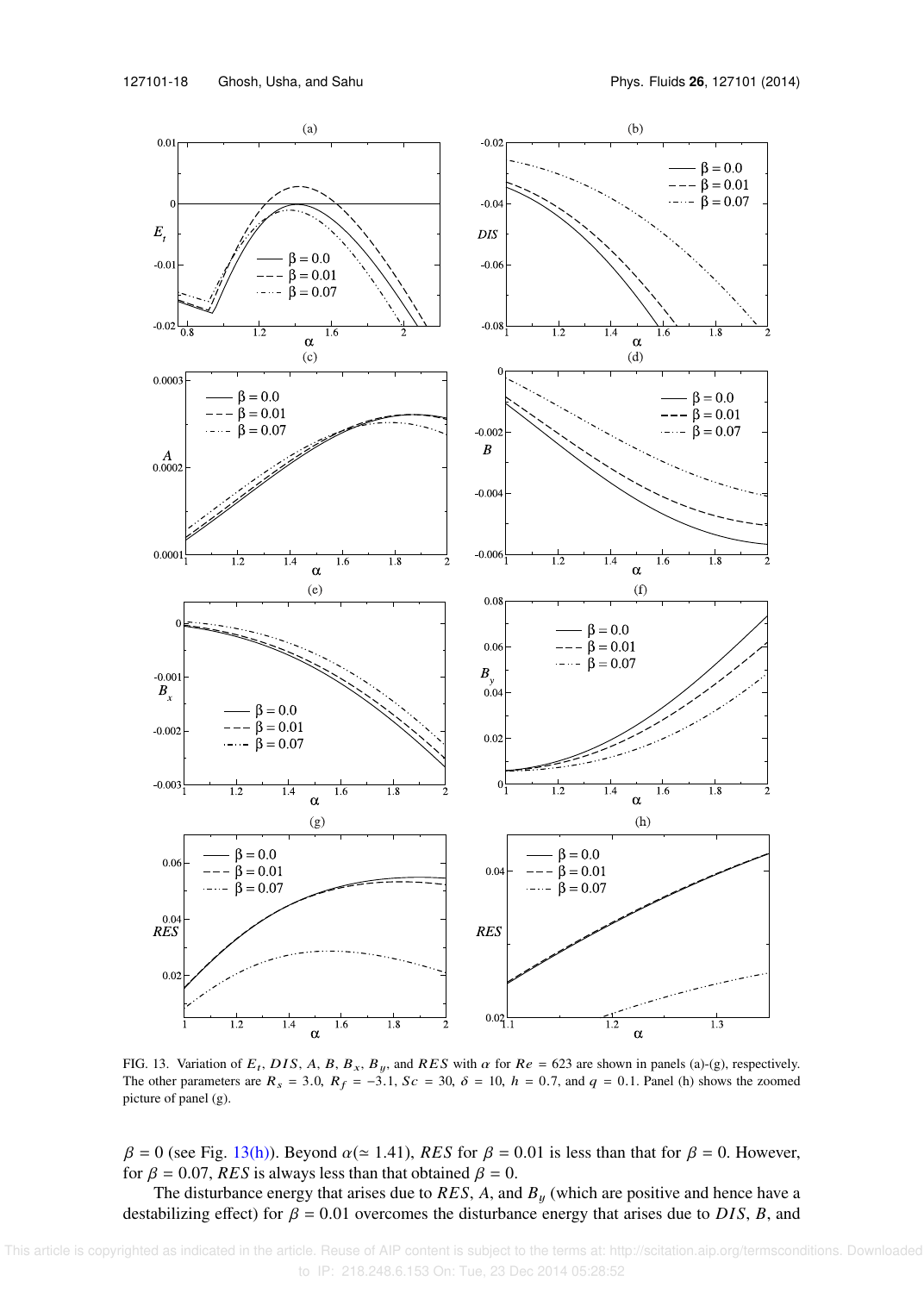$B_x$  (which are negative and hence have a damping effect), which causes positive growth rate in  $E_t$ (Fig. 13(a)). On the other hand, for  $\beta = 0.07$ , the damping effect due to *DIS*, *B*, and *B<sub>x</sub>* overcomes the destabilizing contributions from  $RES$ , *A*, and  $B<sub>y</sub>$  and this is responsible for the negative growth rate in  $E_t$  (Fig. 13(a)). This clearly explains the dual role of wall slip at the onset of instability of the DD mode.

## **V. CONCLUSIONS**

A linear stability analysis of a DD two-fluid flow in a slippery channel has been considered. It exhibits strikingly different stability characteristics as compared to the corresponding SC miscible two-fluid flow in a slippery channel. While a configuration with less viscous fluid close to the slippery wall  $(m < 1)$  is more stable in the SC system, in the DD system with  $R_f + R_s < 0$   $(m < 1)$ , it is unstable. This is due to the occurrence of a new unstable mode (the DD-mode) at low Reynolds numbers and a wide range of wave numbers (due to DD effects). Such a mode exists under overlap conditions (i.e., mixed layer overlapping the critical layer of dominant disturbance) due to different diffusion rates of the two species in the miscible two-fluid flow. The slip parameter has both stabilizing as well as destabilizing effects on the stability of the DD system. In fact, the results reveal that for higher values of  $\beta$ , the critical Reynolds number increases and the range of unstable wave numbers decreases thereby shrinking the unstable region for the dominant DD mode. This shows that a DD system in a slippery channel is more stable than the corresponding DD system in a rigid channel. Also, it is possible to find a region in the  $\alpha - Re$  space (for small values of slip parameter  $\beta$ ), in which the DD system in a slippery channel is more unstable than that in a rigid channel (due to lowering of critical Reynolds numbers). This result can be appropriately used in the design of channel walls with appropriate velocity slip depending on the relevant applications. For all  $\beta$  values considered in this study, the Schmidt number (*Sc*) has a destabilizing effect on both the TS and the DD modes of instability. On the other hand, the ratio of the rate of diffusion ( $\delta$ ) has a stabilizing effect on the TS mode but destabilizing effect on the DD mode, for the above configuration.

The configuration with a higher viscous fluid adjacent to the slippery channel wall  $(R_f + R_s > 0)$ is unstable due to total viscosity stratification (similar to the SC system) and velocity slip at the wall destabilizes the DD system. The physical mechanism of stabilizing or destabilizing role of velocity slip at the walls of the channel on the DD-mode instability is explained through energy budget analysis. This theoretical investigation lends itself to verification by experiments and direct numerical simulations.

## **ACKNOWLEDGMENTS**

The authors sincerely thank the referees for their very valuable suggestions and useful comments. These have improved the content and quality of the manuscript. The authors also thank the editor, Professor L. Gary Leal for his supporting remarks and suggestions. Our sincere thanks to Professor Rama Govindarajan for many useful and valuable suggestions and discussions.

## **APPENDIX A: JUSTIFICATION OF PARALLEL FLOW ASSUMPTION**

In general, the concentration profiles of the slower and faster diffusing species should depend upon *x*. The parallel flow approximation is valid at large Reynolds and Péclet numbers, and we restrict ourselves to presenting results in this regime. It was discussed in Sahu and Govindarajan<sup>18</sup> that this mixed layer diffuses at a rate proportional to the inverse of Péclet number (*ReSc*). Thus, the downstream growth of the interface is very small at high Reynolds number. For Reynolds number of the order of 100, the parallel flow approximation is justified unless  $Sc \ll 1$ . As our Reynolds numbers considered are always greater than 100, we are in a safer side.

The present study is based on the parallel flow assumption in the mixed layer. This is equivalent to considering that the variations of the gradients in flow variables at the steady state and the thickness *q* of the mixed region have a much larger length scale than the disturbance wavelength.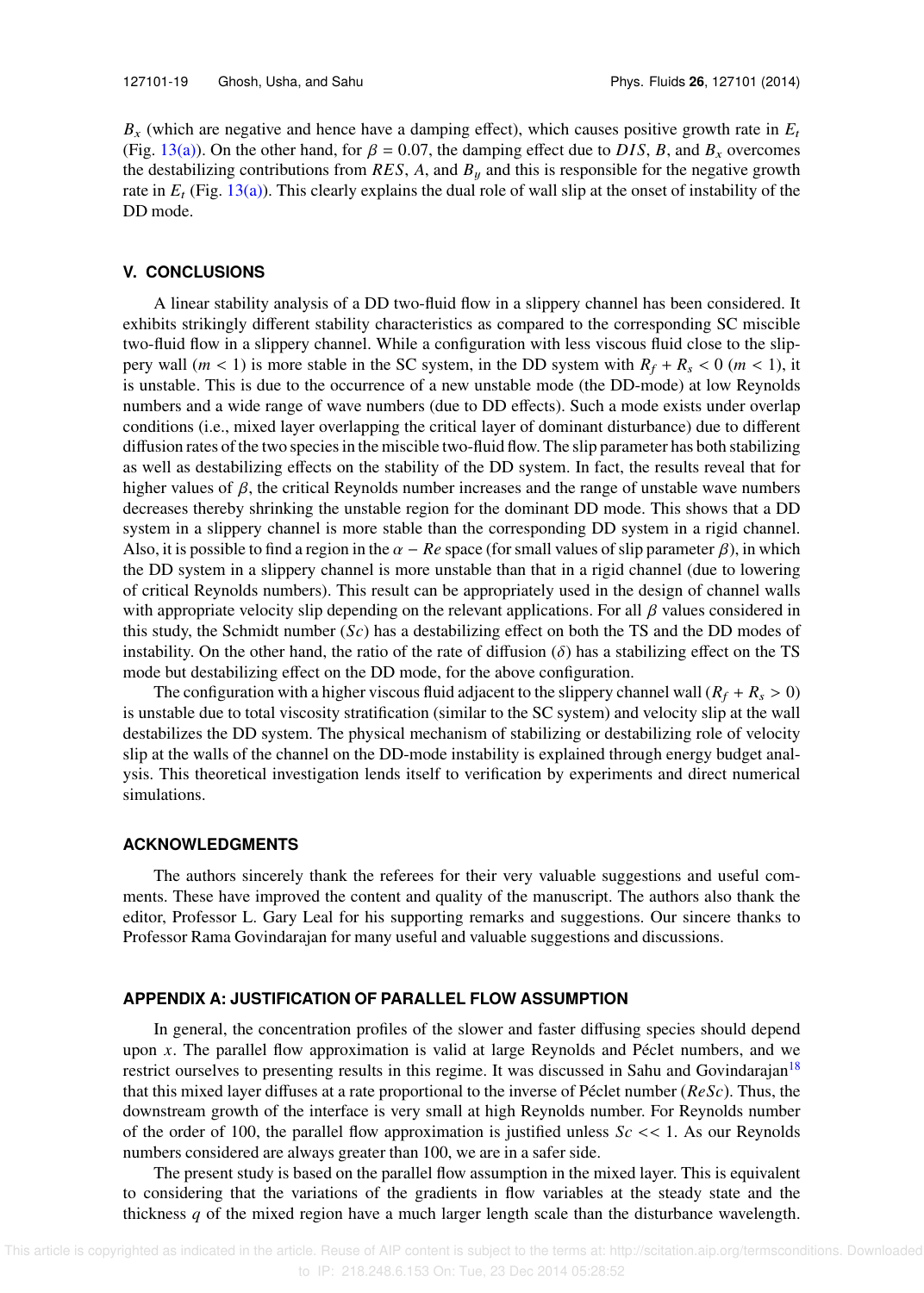127101-20 Ghosh, Usha, and Sahu Phys. Fluids **26**, 127101 (2014)

The following discussion shows that the above assumption is justified for slow diffusion (higher values of Péclet number).

Let a splitter plate be located at  $x < x_0$ , at a constant y and let the parallel streams of two miscible fluids flow on both sides of this plate. The streams come into contact with each other at  $x = x_0$ . The two fluids begin to mix with each other for  $x > x_0$ , thus producing a stratified layer. The thickness '*q*' of this layer grows as the fluids move downstream, and therefore *q* is a function of *x*. In what follows, it is shown that the thickness of the mixed layer varies slowly in *x*, i.e.,  $\partial q/\partial x \ll 1$ .

We know at any location, the steady mean concentrations *f* and *s* corresponding to two spices *F* and *S* satisfy the equations

$$
U\frac{\partial f}{\partial x} + V\frac{\partial f}{\partial y} = \frac{\delta}{Pe} \left[ \frac{\partial^2 f}{\partial x^2} + \frac{\partial^2 f}{\partial y^2} \right],
$$
 (A1)

$$
U\frac{\partial s}{\partial x} + V\frac{\partial s}{\partial y} = \frac{1}{Pe} \left[ \frac{\partial^2 s}{\partial x^2} + \frac{\partial^2 s}{\partial y^2} \right],
$$
 (A2)

respectively. Now, under the boundary layer approximation (*V* ≪ *U* and  $\frac{\partial^2}{\partial x^2}$  $\frac{\partial^2}{\partial x^2} \ll \frac{\partial^2}{\partial y^2}$  $\frac{\partial^2}{\partial y^2}$ ), we will get from Eq.  $(A1)$ 

$$
U\frac{\partial f}{\partial x} \simeq \frac{\delta}{Pe} \frac{\partial^2 f}{\partial y^2}.
$$
 (A3)

Also, using the same approximation, we know that  $U \sim O(1)$ ,  $y \sim \sqrt{v}$ , where v is the kinematic viscosity. Note that the viscosity is directly proportional to the concentration of each fluid in the mixed layer. Therefore,  $q f \sim O(y^2)$  since *f* is the mean concentration over the mixed layer of thickness *q*. This implies that  $\partial f/\partial x \simeq \frac{1}{q} O(\delta/Pe)$  (from Eq. (A3)). Similarly, from Eq. (A2), we can get  $\partial s/\partial x \simeq \frac{1}{q} O(1/Pe)$ . So, for large values of *Pe*,  $\partial f/\partial x$ ,  $\partial s/\partial x$  are very small showing that the downstream variation of *f* and *s* are very small which in turn implies that the changes in the thickness *q* of the mixed layer along the *x*-direction is very small.

Again, taking a similarity solution  $f(y/q(x)) \approx f(\xi)$  (where  $\xi = (y/q(x))$ ) for Eq. (A3), we will get

$$
U\frac{df}{d\xi}\left(-\frac{\xi}{q}\frac{dq}{dx}\right) \simeq \frac{\delta}{Pe}\left(\frac{d^2f}{d\xi^2}\frac{1}{q^2}\right). \tag{A4}
$$

As a consequence,

$$
\frac{1}{q}\frac{dq}{dx} \sim \frac{\delta}{q^2Pe} \Rightarrow \frac{dq}{dx} \sim \frac{1}{q}O\left(\frac{\delta}{Pe}\right).
$$
 (A5)

Thus, the downstream growth of mixed layer is inversely proportional to the Péclet number as *U* and  $\xi$  are of  $O(1)$  and  $O\left(\frac{ds}{d\xi}\right) \simeq O\left(\frac{d^2s}{d\xi^2}\right)$  $\frac{d^2s}{dt^2}$ , which confirms that for the Reynolds and Schmidt numbers considered in the present study, the assumption of uniform thickness of viscosity stratified layer (mixed layer) is justified.

## **APPENDIX B: DIFFERENT MIXED LAYER THICKNESS FOR FASTER AND SLOWER DIFFUSING SPECIES**

The assumption of same mixed layer thickness *q* for the two species is valid only for  $\delta \approx 1$ where  $\delta$  is the ratio of the rate of diffusions of the species. For  $\delta \gg 1$ , in reality, the mixed layer thickness of the faster diffusive species is expected to be larger than that of the slower diffusing species. In view of this, we have performed the computations with  $q_f = \sqrt{\delta q_s} = 0.1$  (obtained from Appendix A) for  $\delta = 6$  where  $q_f$  and  $q_s$  are the layer thicknesses corresponding to faster and slower diffusing species. The other parameters are  $R_s = 2.0$ ,  $R_f = -3.1$ ,  $Sc = 30$ , and  $h = 0.6$ . Fig. 14(a) shows the base velocity profiles for the cases  $q_f = q_s = q = 0.1$  and  $q_f = \sqrt{\delta}q_s = 0.1$  when  $\delta = 6$ ,  $\beta = 0.01$ . Fig. 14(b) is the zoom of Fig. 14(a) near the mixed layer. Fig. 14(c) shows the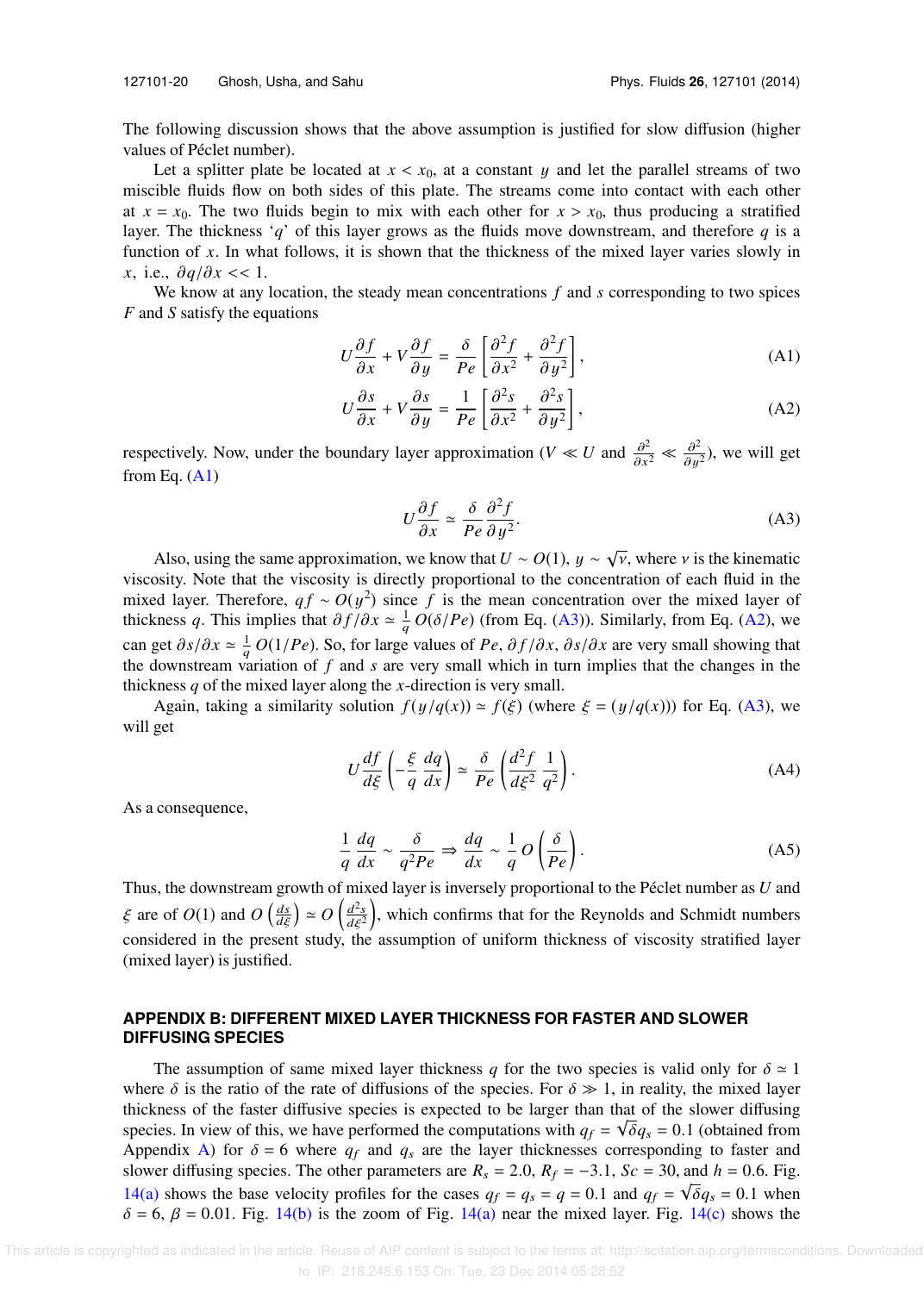

FIG. 14. (a) Base state velocity profiles for  $\beta = 0.01$ ; (b) zoom of Fig. 14(a); (c) base state viscosity profiles for  $\beta = 0.01$ ; (d)  $U''_B$  as a function of y for  $\beta = 0.01$ ; (e) neutral stability maps for  $q_f = \sqrt{\delta q_s} = 0.1$  (without symbols) and  $q_f = q_s = 0.1$ (with symbols); (f) growth rate  $(\omega_i)$  versus wave number  $(\alpha)$  for  $Re = 600$ ,  $\beta = 0.01$ . The rest of the parameter values are  $R_s = 2$ ,  $R_f = -3.1$ ,  $Sc = 30$ ,  $\delta = 6$ , and  $h = 0.6$ .

variation of base viscosity across the channel for  $\delta = 6$  with  $q_f = \sqrt{\delta}q_s = 0.1$  and  $q_f = q_s = 0.1$ . We observe that viscosity is a non-monotonic function of y within the mixed layer for  $q_f \neq q_s$ . As the log-mobility ratio  $R_f$  and  $R_s$  corresponding to the faster and slower diffusing species are of opposite signs, the variation in concentration is monotonically decreasing (monotonically increasing) for the faster (slower) diffusing species. Further, when  $q_f \neq q_s$ ,  $f_B(y)$  and  $s_B(y)$  (given by Eqs. (16) and (17)) are different due to their dependence on  $q_f$  and  $q_s$ , respectively. Note that in the mixed layer, the base viscosity profile is  $\mu_m(y) = \exp[R_s s_B(y) + R_f f_B(y)]$ . As a result, the base viscosity profile for the case  $q_f \neq q_s$  is non-monotonic in the mixed layer. Fig. 14(d) shows  $U''_B$  as a function of y and we see that there is an inflectional point in the mixed layer for  $q_f \neq q_s$ . The neutral stability curves presented in Fig. 14(e) show that the above configuration (with  $q_f \neq q_s$ ) is unstable for a wide range of wave numbers and that slip shrinks the unstable region as well as reduces the range of unstable wave numbers. However, the system with  $q_f = q_s = q = 0.1$  is more unstable than the above case for each  $\beta$  considered. This may be attributed to the increase in base velocity in the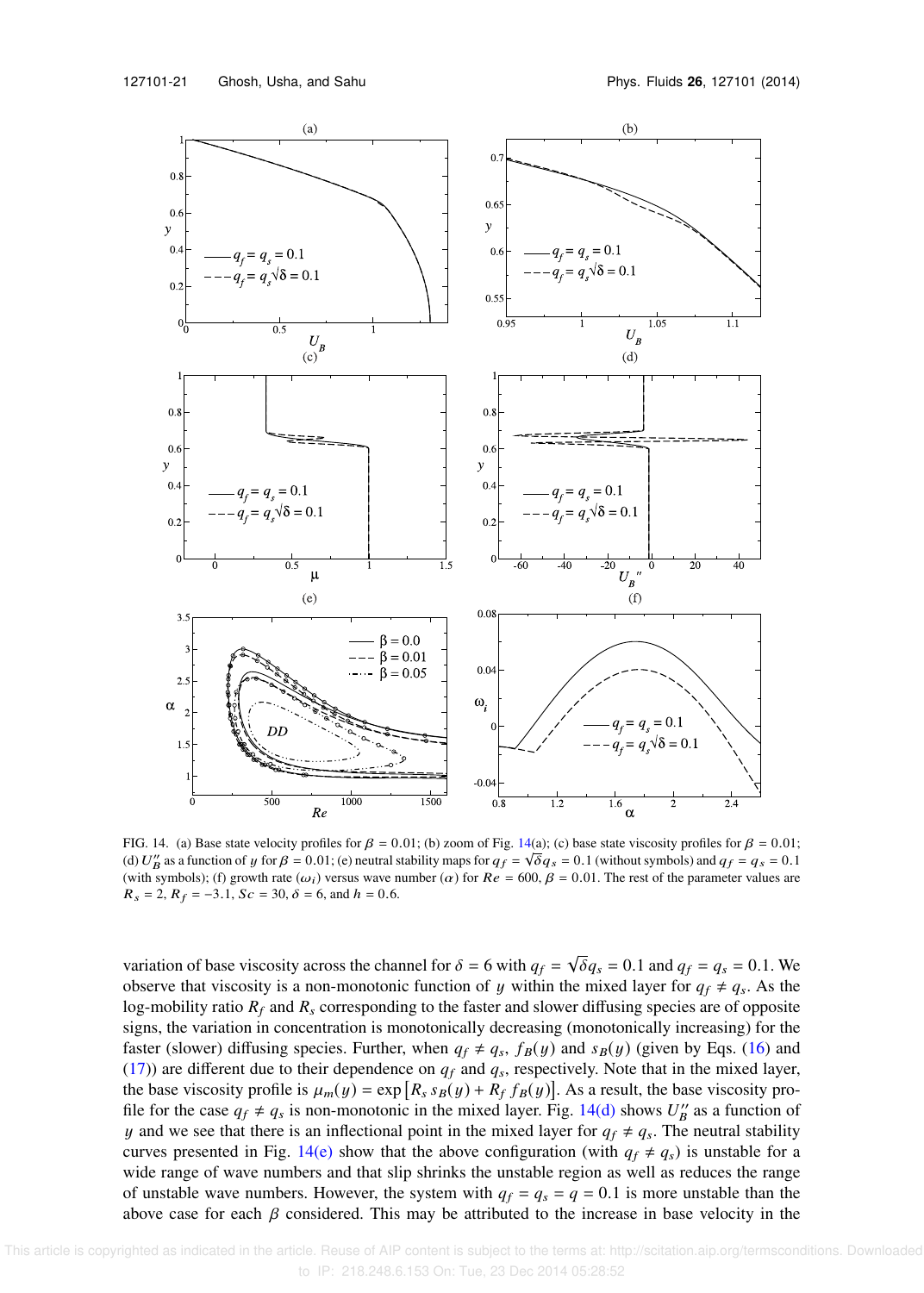mixed region for the case  $q_f = q_s = 0.1$  as compared to that for  $q_f \neq q_s$  (Fig. 14(b)). Fig. 14(f) presents the growth rate curve corresponding to  $q_f \neq q_s$  and  $q_f = q_s$  for  $Re = 600$  and  $\beta = 0.01$ .

We note from Figs.  $14(c)$  and  $14(d)$  that the base viscosity profile is monotonic, smooth (Fig. 14(c)) and the flow is inviscidly stable by Rayleigh's theorem<sup>21</sup> (Fig. 14(d); solid line with no point of inflection) for the case  $q_f = q_s = q = 0.1$ . As we want to examine the slip effects on the stability of the inviscidly stable "DD" system by taking mixed layer between two fluids having very small difference in viscosities so that the base viscosity variation within the mixed layer of small thickness is very smooth, continuous, and monotonic; in this study, the computations are performed by considering  $q_f = q_s = q$ .

- <sup>1</sup> S. Ghosh, R. Usha, and K. C. Sahu, "Linear stability anlysis of miscble two-fluid flow in a channel with velocity slip at the walls," Phys. Fluids 26, 014107 (2014).
- <sup>2</sup> Y. Zhu and S. Granick, "Rate-dependent slip of Newtonian liquid at smooth surfaces," Phys. Rev. Lett. 87, 096105 (2001).
- <sup>3</sup> P. A. Thompson and S. M. Troian, "A general boundary condition for liquid flow at solid surfaces," Nature 389, 360 (1997).
- 4 J. W. Hoyt, "Hydrodynamic drag reduction due to fish slimes, swimming and flying," Nature 2, 653 (1975).
- <sup>5</sup> D. W. Bechert, M. Bruse, W. Hage, and R. Meyer, "Fluid mechanics of biological surfaces and their technological applications," Naturwissenschaften 87, 157 (2000).
- <sup>6</sup> E. H. Kennard, *Kinetic Theory of Gases* (McGraw-Hill, New York, 1938).
- <sup>7</sup> G. A. Bird, *Molecular Gas Dynamics and the Direct Simulation of Gas Flows* (Oxford University Press, Great Clarendon Street, Oxford, 1994).
- <sup>8</sup> M. M. Denn, "Extrusion instabilities and wall slip," Annu. Rev. Fluid Mech. 33, 265 (2001).
- <sup>9</sup> D. C. Tretheway and C. D. Meinhart, "Apparent fluid slip at hydrophobic microchannel walls," Phys. Fluids 14, L9 (2002).
- $10$  J. Kim and C. J. Kim, "Nanostructured surfaces for dramatic reduction of flow resistance in droplet-based microfluidics," in *Technical Digest*, *IEEE Conference on MEMS, Lasvegas, NV* (2002), p. 479.
- <sup>11</sup> R. Govindarajan, "Effect of miscibility on the linear instability of two-fluid channel flow," Int. J. Multiphase Flow 30, 1177 (2004).
- <sup>12</sup> X. Y. You and J. R. Zheng, "Stability of liquid-liquid stratified microchannel flow under the effects of boundary slip," Int. J. Chem. React. Eng. 7, A85 (2009).
- <sup>13</sup> M. Webber, "Instability of fluid flows, including boundary slip," Doctoral thesis, Durham University, 2007. Available at Durham E-Theses Online: http://etheses.dur.ac.uk/2308/.
- <sup>14</sup> J. S. Turner, "Double-diffusive phenomena," Annu.Rev. Fluid Mech. 6, 37–54 (1974).
- <sup>15</sup> H. E. Huppert, "On the stability of a series of double-diffusive layers," Deep-Sea Res. Oceanogr. Abstr. 18(10), 1005–1021 (1971).
- <sup>16</sup> B. D. May and D. E. Kelley, "Effect of baroclinicity on double-diffusive interleaving," J. Phys. Oceanogr. 27, 1997–2008 (1997).
- <sup>17</sup> M. G. Worster, "Time-dependent fluxes across double-diffusive interfaces," J. Fluid Mech. 505, 287-307 (2004).
- <sup>18</sup> K. C. Sahu and R. Govindarajan, "Linear stability of double-diffusive two-fluid channel flow," J. Fluid Mech. 687, 529 (2011).
- $19$  K. C. Sahu and R. Govindarajan, "Spatio-temporal linear stability of double-diffusive two-fluid channel flow," Phys. Fluids 24, 054103 (2012).
- $^{20}$  K. C. Sahu, "A review on double-diffusive instability in viscosity stratified flows," Proc. Natl. Acad. Sci., India  $80(3)$ , 513–524 (2014).
- <sup>21</sup> W. O. Criminale, T. L. Jackson, and R. D. Joslin, *Theory and Computation of Hydrodynamic Stability* (Cambridge University Press, New York, 2003).
- $22$  D. D. Joseph, R. Bai, K. P. Chen, and Y. Y. Renardy, "Core-annular flow," Annu. Rev. Fluid Mech. 29, 65 (1997).
- <sup>23</sup> D. Pritchard, "The linear stability of double-diffusive miscible rectilinear displacements in a Hele-Shaw cell," Eur. J. Mech., B: Fluids 28(4), 564–577 (2009).
- <sup>24</sup> Y. Nagatsu, K. Matsuda, Y. Kato, and Y. Tada, "Experimental study on miscible viscous fingering involving viscosity changes induced by variations in chemical species concentrations due to chemical reactions," J. Fluid Mech. 571, 475–493 (2007).
- <sup>25</sup> T. Podgorski, M. C. Sostarecz, S. Zorman, and A. Belmonte, "Fingering instabilities of a reactive micellar interface," Phys. Rev. E 76, 016202 (2007).
- <sup>26</sup> S. Swernath and S. Pushpavanam, "Viscous fingering in a horizontal flow through a porous medium induced by chemical reactions under isothermal and adiabatic conditions," J. Chem. Phys. 127, 204701 (2007).
- <sup>27</sup> P. Grosfils, F. Dubois, C. Yourassowsky, and A. De Wit, "Hot spots revealed by simultaneous experimental measurement of the two-dimensional concentration and temperature fields of an exothermic chemical front during finger-pattern formation," Phys. Rev. E 79, 017301 (2009).
- $^{28}$  H. Hejazi, P. Trevelyan, J. Azaiez, and A. De Wit, "Viscous fingering of a miscible reactive A+B=C interface: A linear stability analysis," J. Fluid Mech. 652, 501–528 (2010).
- $29$  Q. Cao, A. L. Ventresca, K. R. Sreenivas, and A. K. Prasad, "Instability due to viscosity stratification downstream of a centerline injector," Can. J. Chem. Eng. 81, 913 (2003).
- <sup>30</sup> M. Regner, M. Henningsson, J. Wiklund, K. stergren, and C. Trgrdh, "Predicting the displacement of Yoghurt by water in a pipe using CFD," Chem. Eng. Technol. 30, 844 (2007).
- <sup>31</sup> R. Govindarajan and K. C. Sahu, "Instabilities in viscosity-stratified flows," Annu. Rev. Fluid Mech. 46, 331-353 (2014).
- $32$  B. T. Ranganathan and R. Govindarajan, "Stabilisation and destabilisation of channel flow by location of viscosity-stratified fluid layer," Phys. Fluids 13(1), 1 (2001).